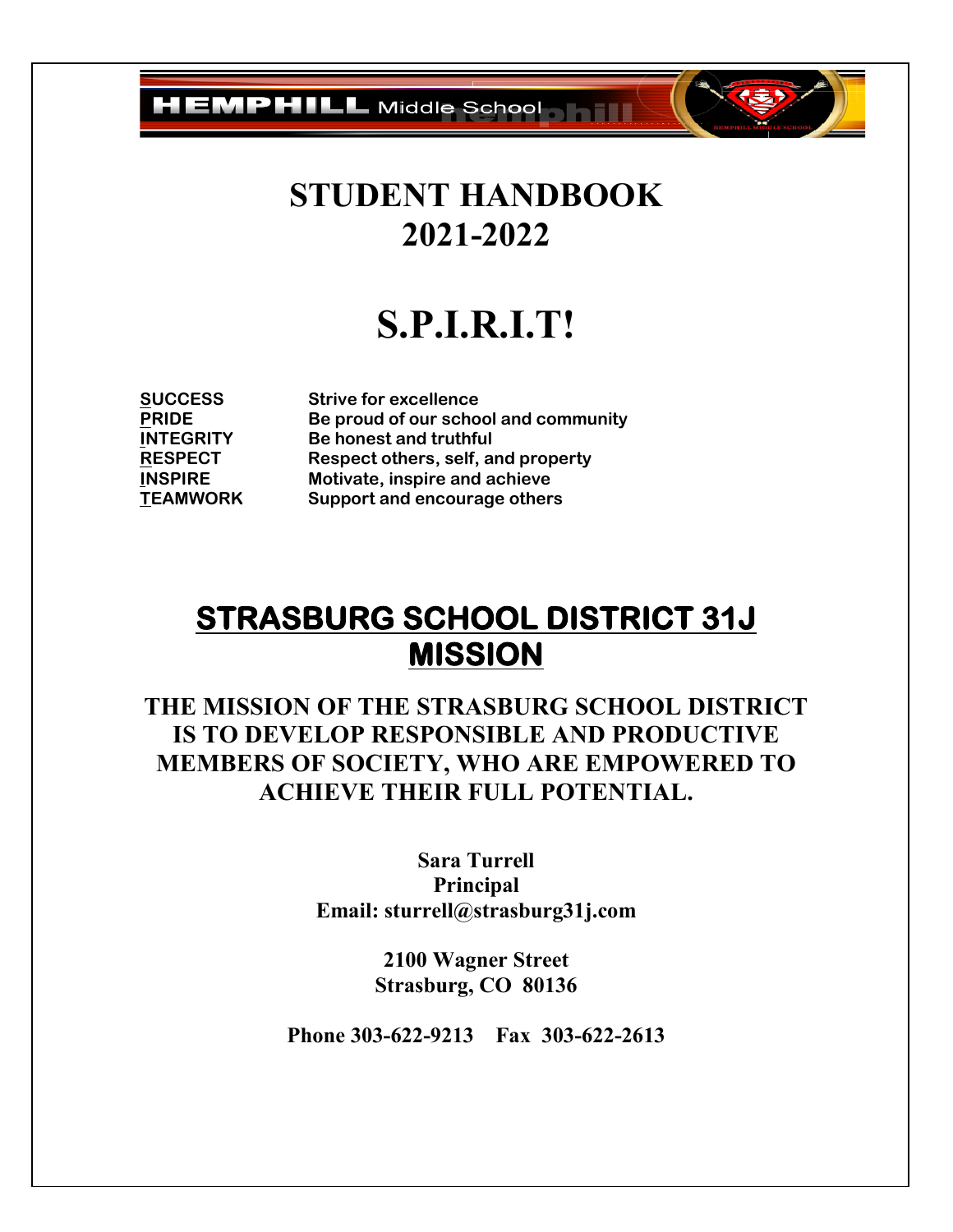#### **School Board Members**

Mrs. Diana Elliott Mr. Dennis Kent Ms. Julie Winter Mr. Michael Marrero Mrs. Ryan Dwyer

### **Administration**

Superintendent Mrs. Monica Johnson Principal Mrs. Sara Turrell Asst Principal Mr. Mike Aragon Counselor Mr. Matt Nelson Secretary Mrs. Jennifer Hall Athletic Director Ms. Michelle Woodard Business Manager Mrs. Georgia Steele TOSA-Student Activities Mrs. Avis Devlin TOSA –Technology Mr. Mitchell Tandy

**Faculty Subjects Taught**<br>Mr. Kyle Bollers 6<sup>th</sup>, 7<sup>th</sup> and 8<sup>th</sup> P.E/  $6<sup>th</sup>$ ,  $7<sup>th</sup>$  and  $8<sup>th</sup>$  P.E/Health Ms. Sarah Clark Special Education Mrs. Vicki Crouse  $6^{th}$  Grade Science, Language Arts, Exploratory, Computers Mrs. Avis Devlin  $7<sup>th</sup>$  Grade Science, Life Skills Mr. Kurt Elliott 6<sup>th</sup>, 7<sup>th</sup>, and 8<sup>th</sup> Band, 7<sup>th</sup> and 8<sup>th</sup> Strings, Choir<br>Mrs. Amanda Fisher 6<sup>th</sup>/7<sup>th</sup>/8<sup>th</sup> Art Mrs. Amanda Fisher Mrs. Brynn Franklin  $8<sup>th</sup>$  Science,  $7<sup>th</sup>$  Health Mr. John Green  $8<sup>th</sup>$  Grade Social Studies, Life Skills Mr. Chris McCoy  $8<sup>th</sup>$  Grade Math, Algebra I, Life Skills Ms. Tiffany Neumann  $6<sup>th</sup>$  Math,  $6<sup>th</sup>$  RTI Math Ms. Connie Perrino Librarian, Yearbook Mrs. Ashley Price  $7<sup>th</sup>$  Grade Language Arts, Life Skills Mr. Tony Rome  $7<sup>th</sup>$  Health,  $7<sup>th</sup>$  Social Studies Mrs. Julie Smith  $8^{th}$  Language Arts,  $7^{th}$  and  $8^{th}$  RTI Reading/Math Mrs. Katy Strasser  $6^{th}$ ,  $7^{th}$ , and  $8^{th}$  PE, Health Mr. Cameron Schiller  $6<sup>th</sup>$  Social Studies Mrs. Rebecca Werthmann Spanish Ms. Jacquin Colabello Special Education Mr. Michael Abbott  $6<sup>th</sup>$  Language Arts, RTI Reading TBD  $6<sup>th</sup>$ ,  $7<sup>th</sup>$ , and  $8<sup>th</sup>$  ELL TBD  $7<sup>th</sup>$  Grade Math,  $6<sup>th</sup>$  Keyboarding,  $7<sup>th</sup>/8<sup>th</sup>$  Computers

**Faculty can be reached by either email or by telephone at 303 622-9213. Faculty Hours are 7:35am – 3:35 p.m.**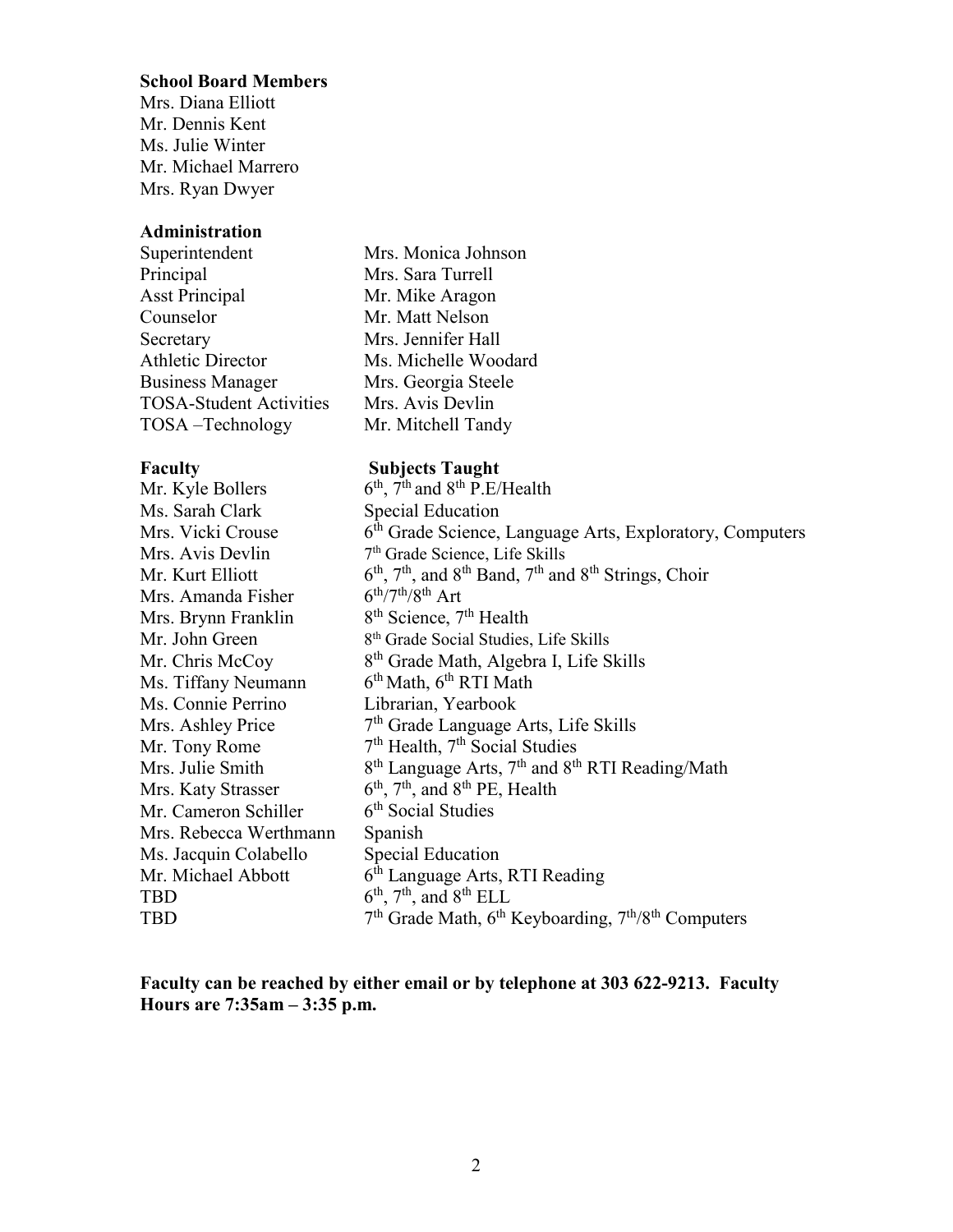# Table of Contents

| District Mission Statement<br>$\overline{\mathcal{A}}$ |
|--------------------------------------------------------|
| Inclusion/Diversity Statement<br>$\overline{4}$        |
| $\overline{4}$<br>Change of Phone#/Address             |
| $\overline{4}$                                         |
| Emergency School Closure<br>$\overline{4}$             |
|                                                        |
|                                                        |
|                                                        |
|                                                        |
|                                                        |
|                                                        |
|                                                        |
|                                                        |
|                                                        |
|                                                        |
| Gifted Education Identification/Services5              |
| 8 <sup>th</sup> Grade Promotion Requirements5          |
|                                                        |
|                                                        |
|                                                        |
|                                                        |
|                                                        |
|                                                        |
|                                                        |
|                                                        |
|                                                        |
|                                                        |
|                                                        |
| Schedule Changes 8                                     |
|                                                        |
|                                                        |
| Messages and Deliveries 8                              |
|                                                        |
|                                                        |
| Transportation Guidelines 8                            |
|                                                        |

| Skateboard/Shoes with wheels/Roller            |
|------------------------------------------------|
|                                                |
| Attendance Guidelines 10                       |
|                                                |
| Condensed Attendance Info 11                   |
| Final Grades11                                 |
| Make Up Work11                                 |
| School Policies and Code of Conduct 11         |
|                                                |
| Drug and Alcohol Policy 12                     |
| Nondiscrimination Policy 12                    |
| Unsanctioned Clubs or Cliques 12               |
| Student Distribution of Non-curricular         |
| 13<br>Material                                 |
| Electronic Ethics/Plagiarism/Cheating<br>13    |
| 14                                             |
| 14                                             |
| Public Display of Affection<br>14              |
| Dress Code 14                                  |
|                                                |
| Student Interrogations, Searches, and          |
| 14                                             |
| Student Concerns, Complaints, and              |
| Grievances<br>15                               |
| Guidelines for a Safe                          |
| 15<br>Learning Environment                     |
| Before School Detention<br>15                  |
| Lunch Detention 15                             |
|                                                |
|                                                |
| Health Guidelines17                            |
| Drills/Safety Procedures/Controlled Release 17 |
|                                                |
|                                                |
|                                                |
| Fee Schedule18                                 |
|                                                |
|                                                |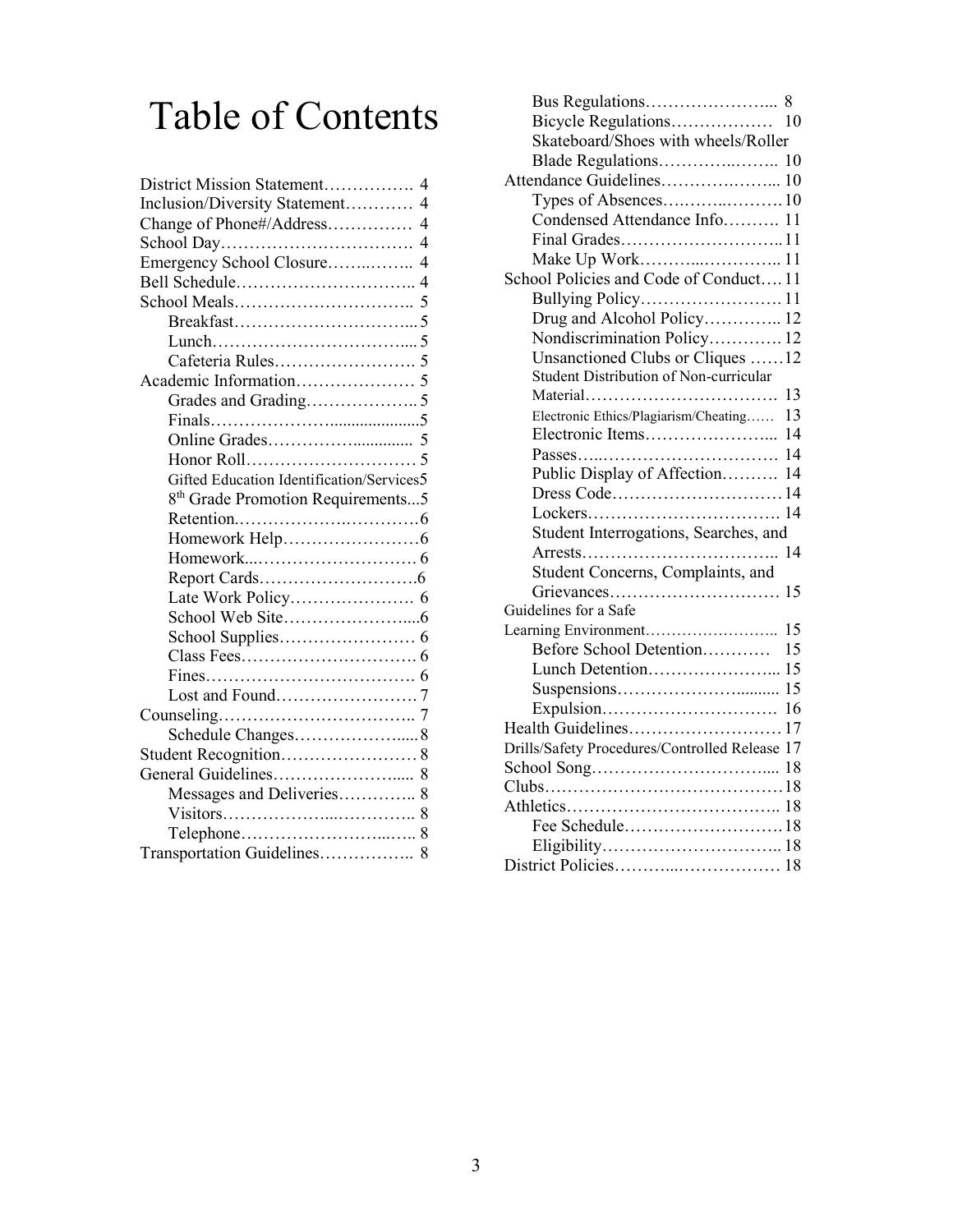#### **DISTRICT MISSION STATEMENT**

The mission of the Strasburg School District is to develop responsible and productive members of society, who are empowered to achieve their full potential.

#### **COMMITMENT TO DIVERSITY AND INCLUSION**

Strasburg School District 31j honors human rights, celebrates diverse cultures, fosters a climate of mutual respect, and promotes an inclusive environment that affirms the value of all persons. Dimensions of diversity can include sex, race, age, national origin immigration status, ethnicity, gender identity and expression, intellectual and physical ability, sexual orientation, faith and non-faith perspectives, socio-economic class, political ideology, education, primary language, family status, and military experience. Reasoning, thoughtfulness, and open dialogues that honor the dignity of everyone is expected.

#### **CHANGE OF PHONE NUMBER OR ADDRESS**

**When a student has a change of phone number/ and or address the front office should be informed immediately. The change will be recorded on the student's permanent records. Failure to inform the school of these changes can cause delay in contacting parents in case of emergency and mailing of report cards.**

#### **SCHOOL DAY**

School begins at 7:55am and ends at 3:10pm. Doors will remain locked for students until 7:45am. Student supervision begins at 7:35 am. Parents dropping off or picking up students must use the main entrance.

Students are expected to leave school grounds no later than 3:20pm, unless they are in a school-sponsored activity. If they are involved in an after-school activity they need to report directly and immediately to the location where the activity is taking place. Bus Students are required to ride the bus from HMS to the High School prior to leaving for home. Hemphill Middle School is a closed campus. Students cannot leave school prior to the end of the day for any reason without parental permission and must be signed out.

**Students that do not ride the bus** may walk to the elementary school using the walking path located at the east end of the middle school to pick up their siblings at the flagpole before walking home. If a student has prior permission from the HMS Principal, a student may wait in the high school commons area for their older sibling to take them home after school or after high school sports practice. The student MUST check in at the front office with the high school secretary or the high school principal.

Students may not "hang out" at the high school or at the elementary school before or after school.

After all school activities, student participants must wait inside the building for their ride unless a supervisor is present. Remember, "Safety first!"

#### **EMERGENCY SCHOOL CLOSURE**

Should inclement weather or emergency situations result in the closing of school or in an adjustment to school start or dismissal times, the information will be issued with an all call to all phone numbers provided in your school information through its emergency call system.

It is recommended that families have a plan for such emergency closures. In bad weather, a special schedule may be issued.

#### **BELL SCHEDULE**

| 6 <sup>th</sup> Grade  |                 | $7th$ Grade / $8th$ Grade |                 |
|------------------------|-----------------|---------------------------|-----------------|
| 1 <sup>st</sup> Period | $7:55 - 8:45$   | 1 <sup>st</sup> Period    | $7:55 - 8:45$   |
| 2 <sup>nd</sup> Period | $8:49 - 9:43$   | 2 <sup>nd</sup> Period    | $8:49 - 9:43$   |
| 3 <sup>rd</sup> Period | $9:47 - 10:42$  | 3 <sup>rd</sup> Period    | $9:47 - 10:42$  |
| 4 <sup>th</sup> Period | $10:46 - 11:41$ | 4 <sup>th</sup> Period    | $10:46 - 11:41$ |
| Lunch                  | $11:45 - 12:15$ | 5 <sup>th</sup> Period    | $11:45-1:15$    |
| 5 <sup>th</sup> Period | $12:15 - 1:15$  | Lunch A                   | 12:15-12:45     |
| 6 <sup>th</sup> Period | $1:19 - 2:13$   | Lunch B                   | $12:45-1:15$    |
| 7 <sup>th</sup> Period | $2:17 - 3:10$   | 6 <sup>th</sup> Period    | $1:19 - 2:13$   |
|                        |                 | 7 <sup>th</sup> Period    | $2:17 - 3:10$   |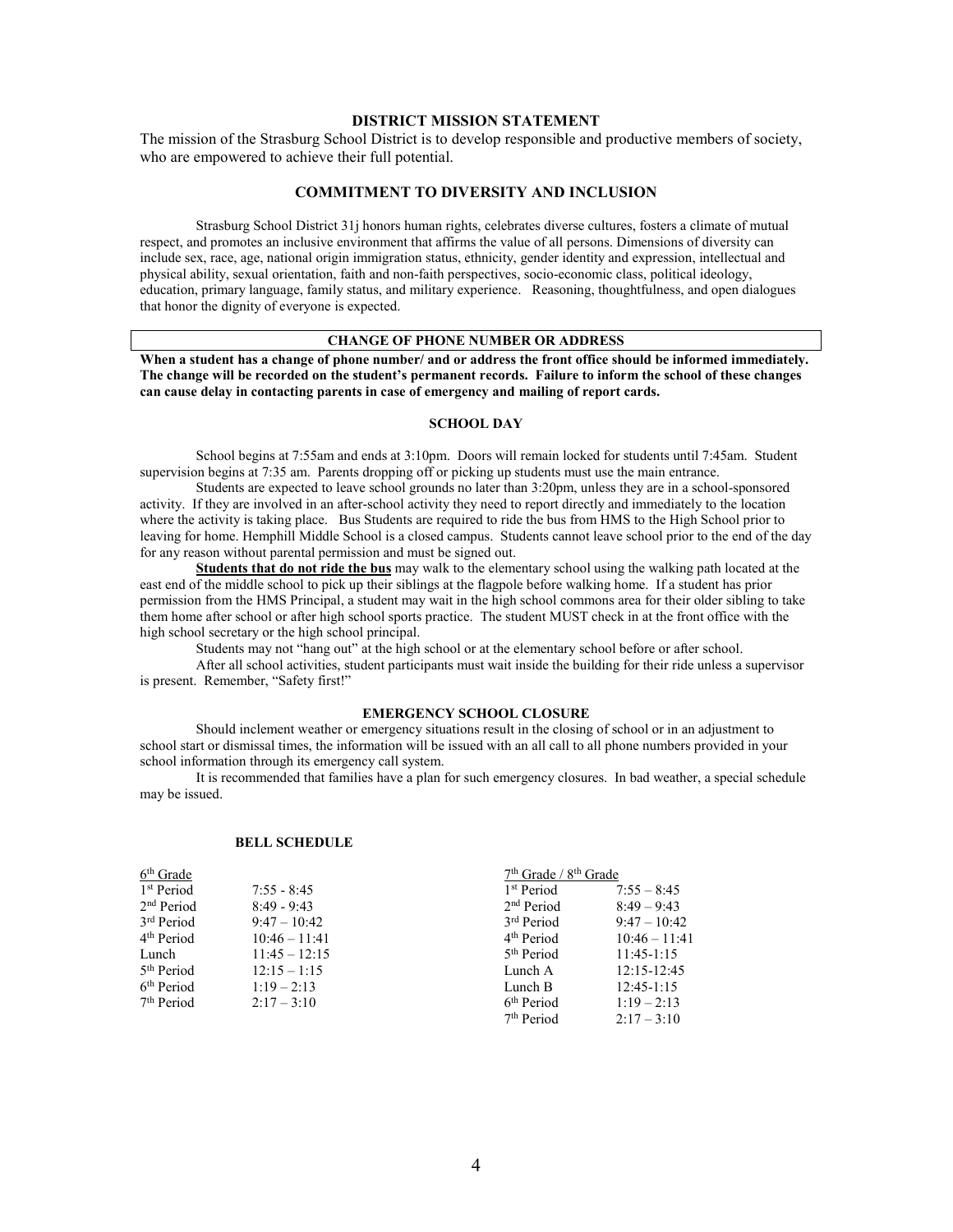#### **SCHOOL MEALS**

#### **Breakfast**

Breakfast will be available from 7:35am to 7:50am.

#### **Lunch**

The lunch period is 30 minutes long. School lunches may be purchased in the cafeteria. Parents can monitor their child's lunch purchases by contacting the District Business Office. It is important to remember that Ala Carte is charged to your account. Once an account goes below \$0.00 the student will not receive a hot lunch, or be able to charge Ala Carte. Parents can make a request through the business office to turn off Ala Carte services for individual students. Once Ala Carte service has been turned off for the year it will remain turned off for the entire school year. **To qualify for free/reduced lunches**, families must fill out an application which can be picked up in the district office at the High School. Applications must be renewed every year and take approximately one week to process. Payments to student lunch accounts can be submitted to: www.payschoolcentral.com.

#### **Lunch Visitor Guideline**

For the safety of all Hemphill Middle School students all lunch visitors must check in and sign in at the front office. There will be a designated area for the student and their visitor to eat lunch.

#### **Cafeteria Rules**

Students who eat lunch at Hemphill Middle School:

- 1. May bring lunch from home and purchase milk in the cafeteria.
	- 2. May buy lunch in the cafeteria.
	- 3. Must stay seated during the lunch period.
	- 4. When finished eating, students clean their area and wait to be dismissed.
	- 5. No soda or energy drinks are allowed in the cafeteria.

#### **ACADEMIC INFORMATION**

#### **Grades and Grading**

Scale:

 $A = 90 - 100\%$  $B = 80 - 89%$  $C = 70 - 79%$  $D = 65 - 69%$  $F =$  Below 65% (Failing) I = Incomplete

#### **Finals**

Finals may be given in the following formats: oral report, written report, class project, or exam format.

#### **Online Grades**

Parents may view their child's grades and other pertinent information online at any time through the **Power School** program. Access codes will be available at the beginning of the school year. Parents must pick up grade codes from the counselor.

#### **Honor Roll**

Students are selected for honor roll at the end of  $1<sup>st</sup>$  and  $2<sup>nd</sup>$  semester based on the point system. A grade point average of 3.5 or above is required to be listed on the Black Honor Roll. A student with a 4.0 grade point average is placed on the Red Honor Roll.

#### **Gifted Education Identification and Services**

We have a process to identify students who are considered gifted in one or more academic areas. Students who are identified as gifted are placed on an advanced learning plan (ALP) and modifications are made in their curriculum and instruction to meet their needs and extend their learning. Please see Strasburg School District Gifted and Talented Handbook at www.strasburg31*j.com* for more specific guidelines.

#### **8th Grade Promotion**

In order to qualify for  $8<sup>th</sup>$  grade promotion, students may fail a maximum of 2 semester classes during  $7<sup>th</sup>$  and 8th grade**.** Semester classes passed during summer school will not count towards failed class total.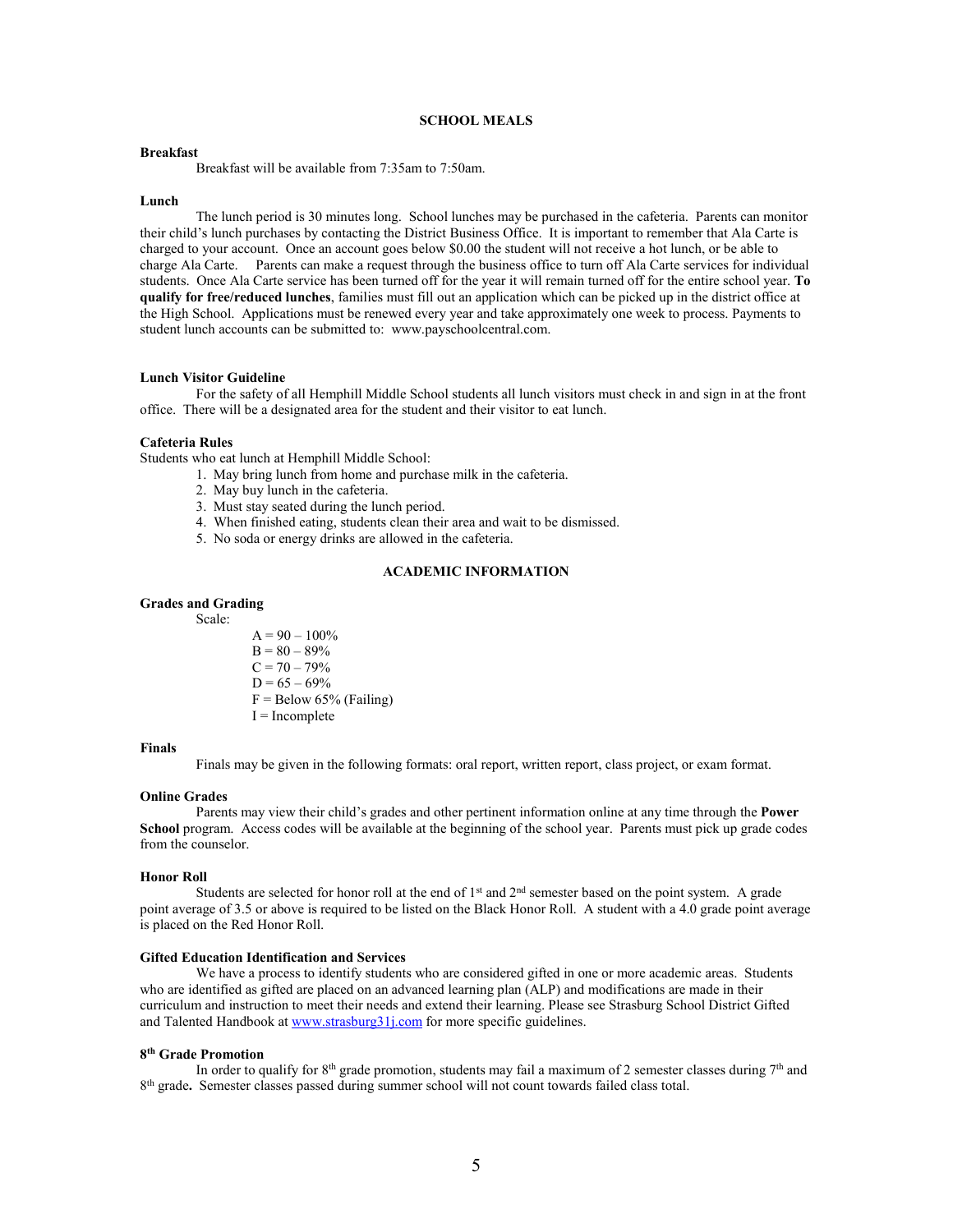The mission of the Strasburg School District is to develop responsible and productive members of society. Providing service for the school and to the community is a valuable way for a student to fulfill this mission, therefore we have a Service Learning requirement for all students. The Service Learning requirement will need to be completed for students to participate in  $8<sup>th</sup>$  grade promotion.

Each Middle School student is required to complete 2 hours their  $6<sup>th</sup>$  grade year, 8 hours their  $7<sup>th</sup>$  grade year, and 8 hours their  $8<sup>th</sup>$  grade year. A total of 18 hours of Service Learning is required.

When service hours are completed a form needs to be filled out by the student and turned in to the front office. A copy of this form can be picked up at the front office.

The 8<sup>th</sup> Grade Promotion ceremony will take place on the last school day for the 8<sup>th</sup> grade students. A promotion dress code will be in effect for the promotion ceremony. Students who are in violation of the dress code will need to change into acceptable attire prior to the ceremony or not be allowed to participate. A copy of the guidelines for promotion dress code will be sent home a few weeks prior to the ceremony.

#### **Retention**

Summer school courses may be recommended for all students who fail a semester course. Retention may be recommended for students who fail two or more 7<sup>th</sup> or 8<sup>th</sup> grade semester courses. A retention meeting may be scheduled with student, parents, and administration to determine if retention will occur.

#### **Homework Help**

Students may meet with teachers during the teachers' office hours to get help on assignments. Teachers will communicate the best time for these office hours. After school homework help will also be offered once a week.

#### **Report Cards**

Hemphill Middle School's year is based on two semesters with each semester comprised of two quarters. Semester grades will be determined by averaging the two quarters each semester. Each quarter, report cards are issued and mailed home. In addition, grades may be viewed at any time by logging on to Power School. Please call the teacher or counselor if further information is desired.

#### **Late Work Policy**

Work that is not turned in the day it is due is considered late. Assignments that are late will be reduced by 20%. Late work will be accepted until the end of the unit. No late work will be accepted within a week prior to the end of the quarter.

#### **School Web Site**

Our district web site i[s www.strasburg31j.com.](http://www.strasburg31j.com/) This site has general information about our school including: a school calendar, daily announcements, and extra-curricular activity schedules. Each staff member has his/her own separate page that gives information on classroom activities, assignments, and information.

#### **School Supplies**

A general school supply list is provided on our website and will be sent out in June. If a teacher requires additional supplies they will indicate that the first day.

#### **Class Fees**

Class fees are  $$15.00$  (required for 6<sup>th</sup> grade only) They cover the following: Planner and P.E. Uniform

 $7<sup>th</sup>/8<sup>th</sup>$  grade planners are optional at \$3.00 7th/8th grade replacement P.E. Uniforms are \$12.00

#### **Fines/Lost Items and Uniforms**

Books and equipment checked out to students are the responsibility of the student. Any book or equipment damaged or lost will be paid for by the student. Class fees not paid by the end of the school year will be logged as fines. **All fines are required to be paid before students will receive their final report card.**

Fees: Lost/Damaged Hardcover Text Book-\$40.00,Paperback Text Book \$20.00, Classroom Paperback Novels \$10.00, Lost Lock-\$6.50, Book Rebind-\$15.00, Lost Uniforms-\$35.00/Warm-up Top, \$35.00/Top, \$35.00/Shorts or Pants, \$25.00/Spandex, PE Top \$6.00, PE Shorts \$6.00, Library Books \$20.00, Football Pads \$40.00, FB Helmet \$50.00. Vandalism and destruction of property will be charged accordingly. Students will not be allowed to participate in their next sport or activity until all uniform fines and other fees have been paid for past sport or quarter.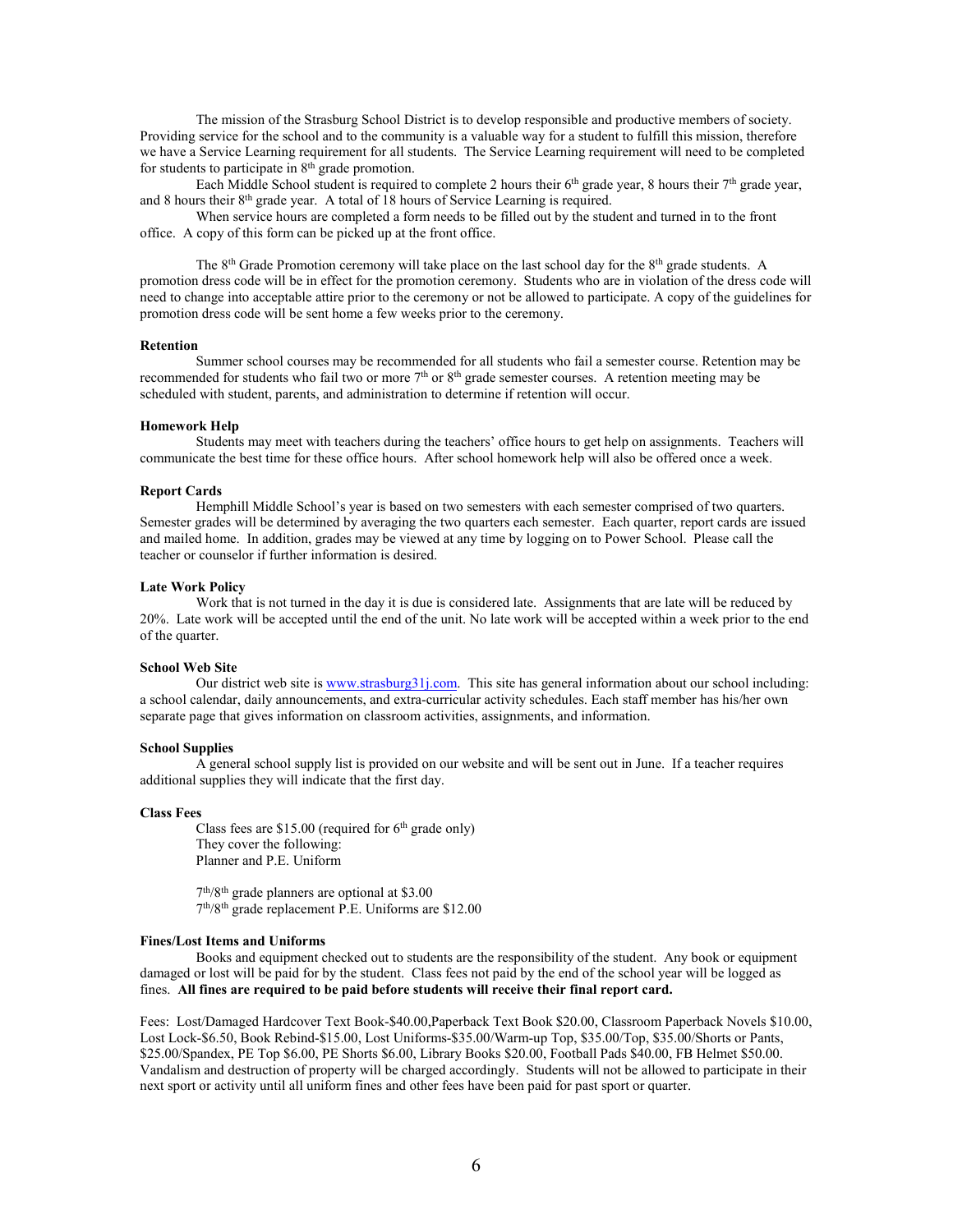#### **Lost and Found**

Lost and found is maintained by the school. Please mark your sweaters, coats, scarves, boots, gloves, P.E. clothing, etc., with name tags.Unclaimed items will be donated to charity periodically.

#### **Counseling**

Our mission is to provide a comprehensive counseling program that addresses the academic, career, and personal development of each student. Our goal is to ensure that all students are challenged and supported towards achieving success as they develop intellectually, creatively, socially and emotionally. Services Provided:

- Individual brief solution focused counseling for academic, career or personal/social needs
- Small group counseling (ranging from 3-6 weeks, based student population needs)
- Classroom guidance curriculums to introduce and teach academic, career and personal/social issues
- Crisis counseling for students with immediate concerns
- Consultations with parents/guardians on issues and concerns involving their children with possible outside referrals for various services
- Collaborating with teachers, other counselors, parents and students in formulating and implementing interventions for various situations.
- Bullying Prevention

#### **Confidentiality**

The information that the students share is confidential and will not be discussed with others with the following exceptions or limits:

- Child neglect or abuse
- Danger to self or others
- Emergency situations
- A client reveals any potentially life-threatening circumstance, such as criminal exploitation or substance abuse.

#### **Privacy and Protection of Confidential Student Information Policy JRCB and JRCB-R (Please see full policy at [www.strasburg31j.com\)](http://www.strasburg31j.com/)**

**Student Records/Release of Information on Students Policy JRA/JRC-R (Please see full policy at www.strasburg31j.com)**

**Concurrent Enrollment Policy- I HCDA (Please see full policy at [www.strasburg31j.com\)](http://www.strasburg31j.com/)**

#### **Interdistrict Choice/Open Enrollment Policy JFBB (Please see full policy at [www.strasburg31j.com\)](http://www.strasburg31j.com/)**

#### **Homeless Students Policy JFABD (Please see full policy at www.strasburg31j.com)**

#### **Transfer Students**

**Transfer from Public or Private School**-Students must provide a transcript from their previous school. Courses and grades will be added to transcripts at HMS. Grades will be averaged for transfers at mid-quarter.

**Transfer from Home School-**Students must provide "in writing" courses taken and grades received. Placement tests will be administered to determine placement. All grades received from the home school will be transcribed at HMS as pass/fail. All home school students must be registered by the first week of the  $4<sup>th</sup>$  quarter to be eligible for 8<sup>th</sup> grade promotion.

**Transfers from HMS-**Students are required to fill out a withdrawal form on their last day at HMS. Grades given on the withdrawal form will be the student's current grade to date. **Student Withdrawal from School/Dropouts Policy JFC (Please see full policy at www.strasburg31j.com)**

#### **Schedule Changes**

Because students are given ample information and opportunity to make course selections, it should not be necessary to make schedule changes during the school year. If a schedule change is necessary it will be made only during the first week of each semester. However, students will not be allowed to change their schedule for the following reasons.

1. The student does not like the course.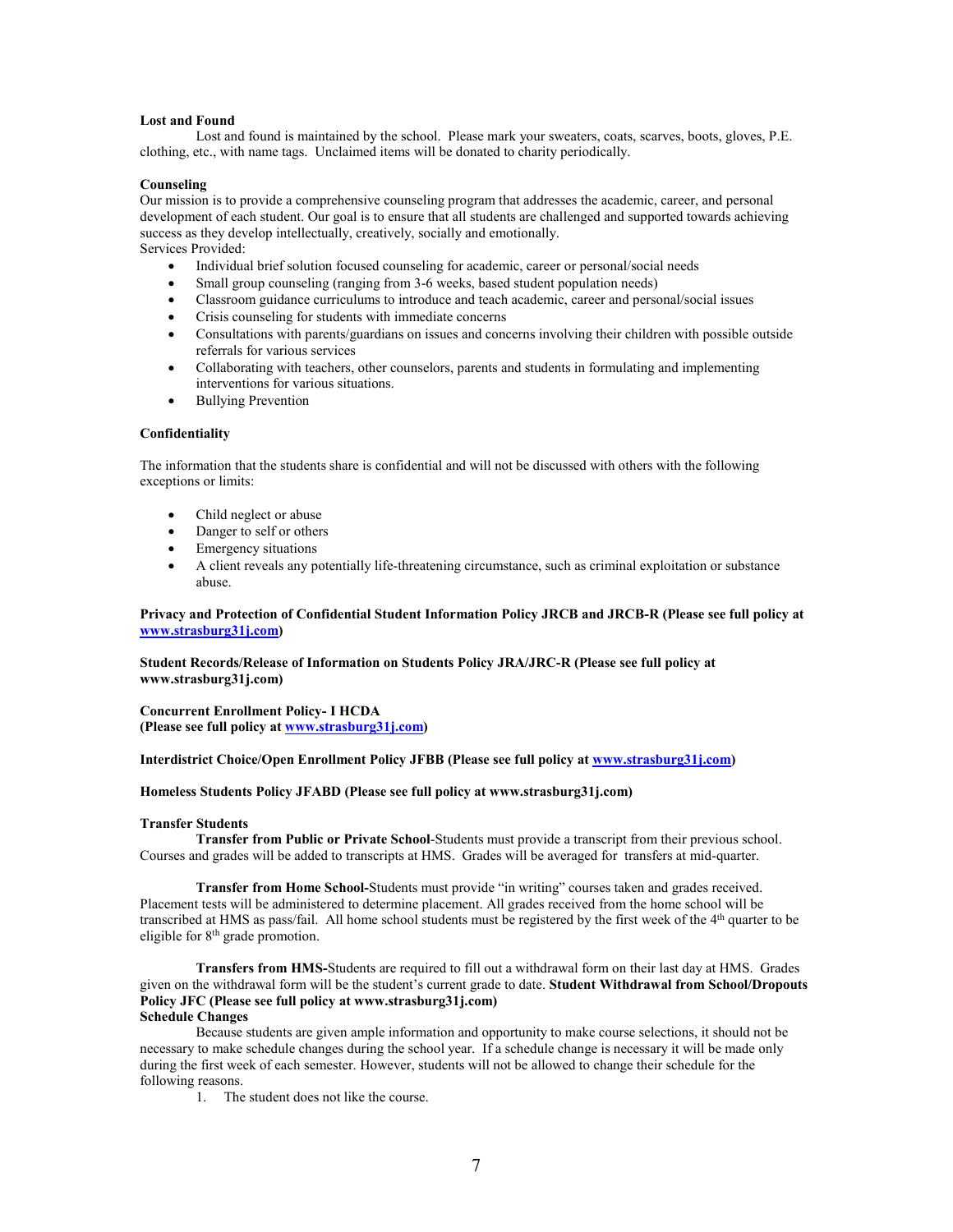- 2. The student does not like the teacher.
- 3. The student does not like someone in the class.
- 4. The student's friends are in a different class.

If a schedule needs to be changed, students should make an appointment with the counselor. All schedule changes must be approved by administration.

#### **STUDENT RECOGNITION**

We want to encourage our students to contribute to their school through their achievements and their exemplary behavior. We have high expectations for all students and want to reward them for meeting those expectations. There are several ways we show our appreciation when students show SPIRIT in our school. Some of those ways are:

- o SPIRIT POINTS will be handed out by all staff members for positive behavior. Students can use their points in drawings for different prizes or use them at the monthly SPIRIT Store to purchase items.
- o STUDENT OF THE QUARTER will honor at least one student in each grade.
- o SPIRIT DAYS and/or SPIRIT TRIPS will be scheduled periodically. Students are eligible to participate if they receive no discipline referrals, and are academically eligible. Transfer students eligibility for trips will be determined by their transfer records.

#### **GENERAL GUIDELINES**

#### **Messages and Deliveries**

In the event that a student leaves items at home and they are delivered to school by a parent, it is the responsibility of the student to pick up such items at the office. Students will be called from class only in the case of an emergency.

#### **Visitors**

All visitors must access the building through the main office entrance. Upon arrival all visitors must check in at the office where they must show a valid photo ID. This ID will remain on file in the front office until the completion of your visit. Visitors will be issued a visitor's badge that must be worn in the school at all times. Visits by students from other schools will not be allowed without prior permission from the Principal. Permission must be obtained at least 24 hours in advance of the visit.

#### **Sex Offender Information-JLFF (Please see full policy at www.strasburg31j.com)**

#### **Telephone**

There is a telephone at the front office that may be used by students with permission from the teacher and the office.

#### **TRANSPORTATION GUIDELINES**

#### **Bus Regulations**

All bus students MUST ride the buses from the middle school on their assigned buses to the high school. Students wanting to ride an alternate bus will be accommodated if there is room and the reason is valid and a note from the parent is provided to the bus driver.

- 1.Follow the bus driver's direction the first time it is given.
- 2. Be in your seat whenever the bus door is closed.
- 3. Keep hands, feet, books, and objects to yourself.
- 4. No fighting.
- 5. No weapons or facsimiles of any kind.
- 6. No swearing, rude gestures, cruel teasing, or put-downs.
- 7. Use classroom voices on the bus.
- 8. Do not throw anything off the bus or have any part of you outside the bus.
- 9. No smoking, chewing tobacco, eating, chewing gum, or drinking (except water) on the bus.
- 10. Do not bring anything alive or dangerous (such as glass containers or sharp objects) on the bus.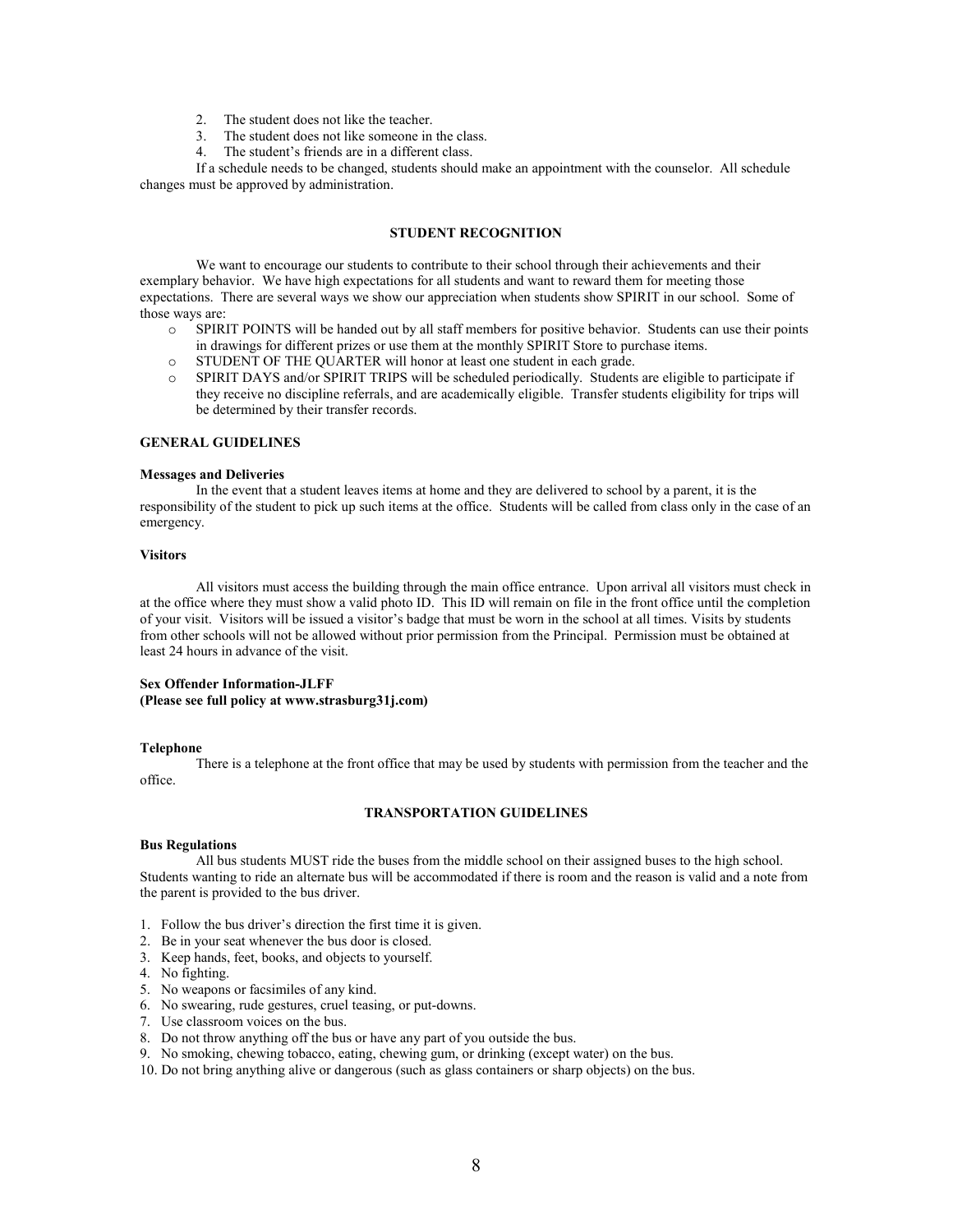11. **Cell phones use is allowed at the discretion of the driver/sponsor, however for safety reasons cell phones may not be used to play games or take picture/videos that can be determined as distracting to the driver. Students must wear headphones if their cell phone or other device creates noise.**

\* Infractions of the above rules will result in disciplinary actions which may include suspension of bus privileges.

#### **DISCIPLINE STEPS FOR BUS MISBEHAVIOR**

- 1) Minor Infractions:
	- a) Verbal warnings will be given to the students by the bus driver to stop the detrimental behavior. Drivers will reinforce the rules to students. If this does not solve the problem:
	- b) The driver will write a referral, and a conference will be held between the offending students, driver, Transportation Director, and/or Principal of the school the student attends. The student is warned by the Principal and a copy of the report is sent to the parent(s). Included in this warning is the statement that a second referral may result in a 10 day suspension of bus privilege. The Principal issues the suspension.
	- c) A second written referral may result in a suspension of bus privileges for 10 days. A report is sent to the parent(s) stating the 10 days suspension and that a third report would mean that the student could lose his/her bus privilege for the remainder of the year. The principal issues the suspension.
	- d) A third written report may result in suspension of bus privilege for the remainder of the year. He/she and parent(s) are informed that the student may be re-instated only by the Superintendent.
- 2) If a major infraction occurs, such as fighting or vandalism and other such activities, the driver shall pull the bus off of the road and stop the activity. The driver may call law enforcement if the infraction warrants. The driver will then proceed on the route. When the stop for the student is reached, the driver shall inform the student that he/she is suspended from the bus until further notice. The Transportation Director shall be notified as soon as practical.
- 3) The Principal will talk with the student(s) involved and get his/her side of the story. He/she will then make a decision as to what action will be taken. He/she can suspend the student from the bus for any length of time or may refer the case to the Superintendent. Eventual suspension can range from a few days to a year. No set rules can be made for major infractions because the cases will vary and the students are different.
- 4) All suspensions of bus service will follow minimal due process procedures.

#### **Student Conduct in School Vehicles - JICC**

The privilege of riding in a school vehicle is contingent upon a student's good behavior and observance of the student code of conduct and established regulations for student conduct both at designated school vehicle stops and on-board school vehicles.

The operator of a school vehicle shall be responsible for safety of the students in the vehicle, both during the ride and while students are entering or leaving the vehicle. Students shall be required to conform to all rules concerning discipline, safety and behavior while riding in the school vehicle. It is the vehicle operator's duty to notify the supervisor of transportation and the principal of the school involved if any student persists in violating the established rules of conduct.

After due warning has been given to the student and to the student's parents/guardians, the principal may withhold from the student the privilege of riding in the school vehicle. Violation of district policies and regulations while in a school vehicle may also result in the student's suspension or expulsion from school, in accordance with Board policy concerning student suspensions, expulsions and other disciplinary interventions.

Adopting: 2006

LEGAL REFS.: C.R.S[. 22-32-109.1](http://www.lpdirect.net/casb/crs/22-32-109_1.html) (2)(a)(I)(B) *(discipline code to address conduct in school vehicles)*

C.R.S. [42-1-102](http://www.lpdirect.net/casb/crs/42-1-102.html) (88.5) *(definition of school vehicle which includes a school bus)*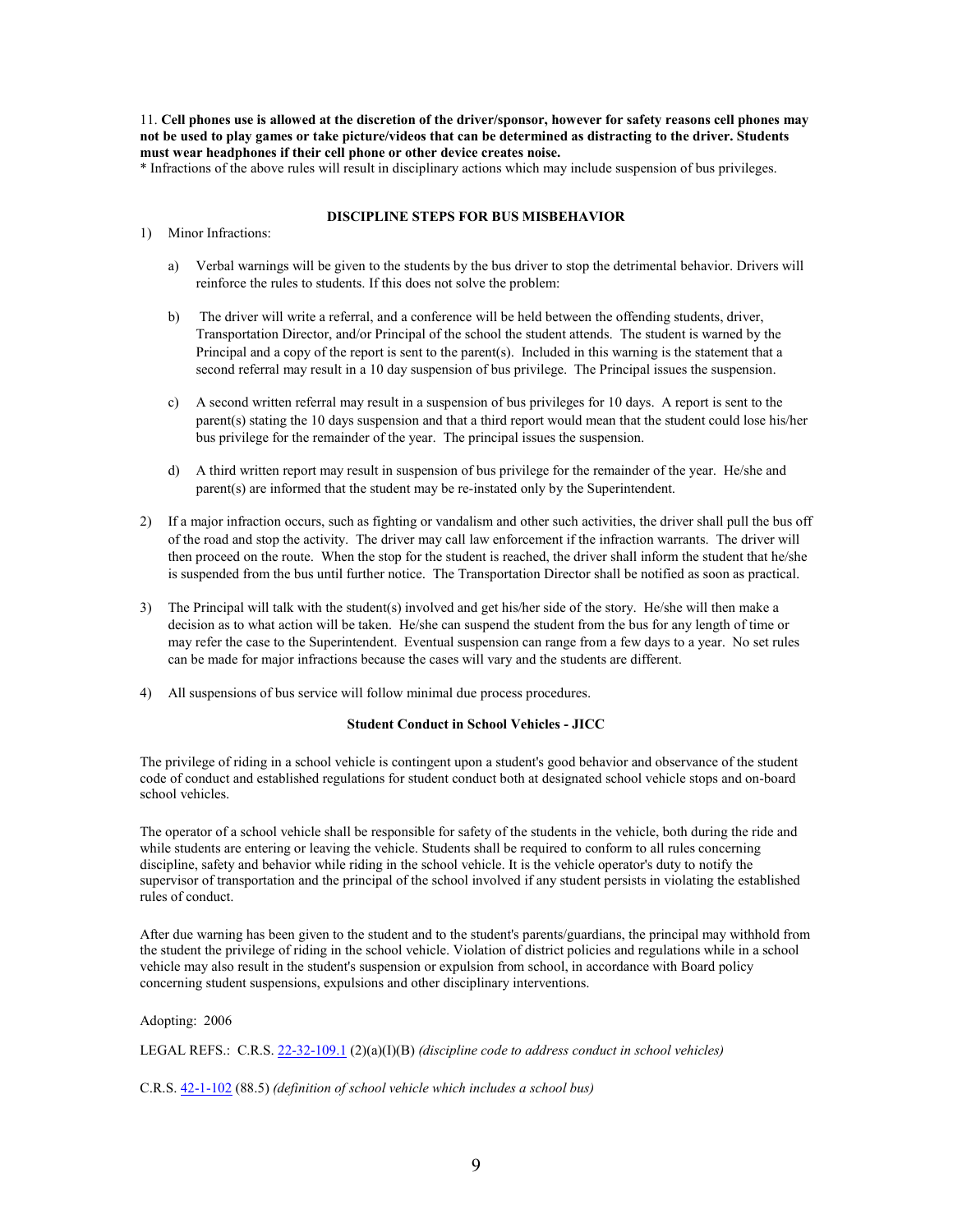#### CROSS REFS.: [JIC,](http://z2.ctspublish.com/casb/DocViewer.jsp?docid=280&z2collection=core#JD_JIC) Student Conduct, and subcodes

[JK, Student Discipline,](http://z2.ctspublish.com/casb/DocViewer.jsp?docid=310&z2collection=core#JD_JK) and subcodes

#### **Bicycle Regulations**

Parking is provided in designated areas. Bicycles must be parked in the bike racks and should be locked at all times to prevent theft. Bicycles locked to any other fixture (trees, lamp posts) will be cut from those fixtures and placed in the bike rack. Do not ride double on a bicycle. The school is not responsible for any theft, or damage incurred to bicycles on school property. The rider of the bicycle must observe all traffic laws. Bicycles must be walked on school property.

#### **Skateboard/Shoes with Wheels/Roller Blade Regulations**

Skateboarding, wheeling, and rollerblading will not be allowed on school property.

#### **ATTENDANCE GUIDELINES**

According to Colorado law, the school is the excusing body in a pupil absence. Students who desire to obtain the greatest benefit from public education recognize that regular attendance and participation in classes are essential. Frequent absences from regular classroom learning experience disrupt the continuity of the instructional process. Students who are absent from the classroom or school grounds without permission will be considered truant and subject to disciplinary action.

When your child is absent from school, you should call the attendance office, prior to 9:00 am on the day of the absence. The following information should be given: the date, name of the person calling and relationship to the student, student's name, grade, and reason for absence or tardy. If the absence is not excused within 24 hours, the absence will become unexcused. Students must be in attendance for ½ of the school day **(**or by 11:30 am) in order to participate in school sponsored activities. Students that are absent for more than ½ a day, will not be eligible for athletic/activities after school on that day unless that absence has been pre-arranged (such as a doctor's note, dental appointment, family emergency).

Parents may request a pre-arranged absence when it is known in advance that a student will be out. Arrangements for this type of absence must be made by telephone or written note.

In the event absences become excessive, a letter will be sent to notify parents of the school's concern and the need for a plan of improvement. The school has the option to require a physician's verification for absence due to illness. It is the duty of the attorney for the school district, the attendance office, and board of education to initiate, when appropriate, procedures for the enforcement of the Colorado Compulsory Attendance Law.

#### **Types of Absences (absent is defined as 10 or more minutes late to class)**

**Excused** (EXC) – Do not count toward the 12 absences allowed per semester. Example: Illness with doctor's excuse, appointment for orthodontist or doctor (with proper paper work), funerals, or court.

**Activity** (ACT) – Do not count toward the 12 absences allowed per semester. Example: Absences due to a school activity (Sports trips, field trips)

**Verified** (VER) – Count toward the 12 absences allowed per semester. Absences verified by the parent, but do not fall under the guidelines as set above for excused absences.

**Unverified** (UNV) – Count toward the 12 absences allowed per semester. Nature of absence has not yet been determined.

**Unexcused** (UNX) – Count toward the 12 absences allowed per semester. Absences that are unexcused by the parent or school. Disciplinary action will be taken.

**Tardy**- Up to 10 minutes late to class for any reason. (there will be no excused tardies)

#### **Condensed Attendance Information**

Each unverified absence will generate a phone call from the attendance office. At five absences in any one class, a letter will be sent home. At 8 absences, the attendance office will contact the parent by letter, or telephone, and an attendance contract will be administered. At twelve (12) absences, further action will be taken.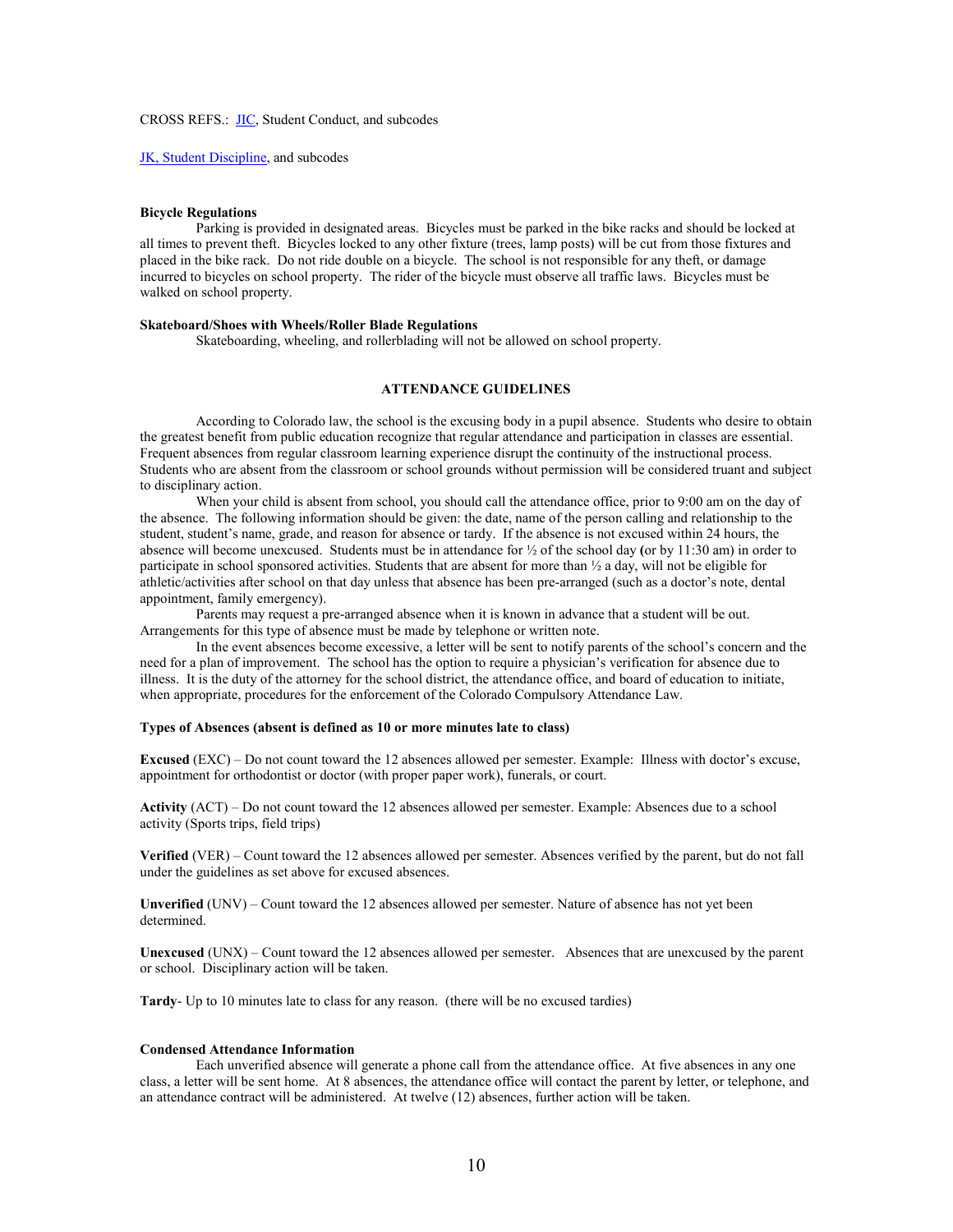#### **Truancy Policy -JHB (see full policy at www.strasburg31j.com)**

#### **Final Grades**

Students are expected to be in attendance for the entire school year. An extenuating circumstance toward the end of a grading period may result in an incomplete grade for the quarter and/or semester. The incomplete will be recorded if the student still has work to make up or final exams to complete. Students with incompletes have two weeks after the last day of the grading period to make up work.

#### **Make-Up Work**

A student is allowed to make up missing work after being absent. The policy allows the student one day to make up work for each day the student is absent. For example, if a student is absent on Monday and comes back to school on Tuesday, then the make-up work is due on Wednesday. Students participating in extracurricular activities are expected to have their work completed at the same time as the rest of the class.

#### **SCHOOL POLICIES AND CODE OF CONDUCT**

**Bullying Prevention and Education:** The Board of Education supports a secure school climate conducive to teaching and learning that is free from threat, harassment, and any type of bullying behavior. The purpose of this policy is to promote consistency of approach and to help create a climate in which all types of bullying are regarded as unacceptable.

Bullying is the use of coercion or intimidation to obtain control over another person or to cause physical, mental or emotional harm to another person. Bullying can occur through written, verbal or electronically transmitted expression or by means of a physical act or gesture. Bullying is prohibited against any student for any reason, including but not limited to any such behavior that is directed toward a student on the basis of his or her academic performance or any basis protected by federal and state law, including disability, race, creed, color, sex, sexual orientation (which includes transgender), national origin, religion, ancestry or the need for special education services, whether such characteristic(s) is actual or perceived.

Four Basic Principles for Prevention/Intervention in Bully/Victim Problems

- 1) Awareness and warm, positive involvement of adults (e.g., teachers, principals, school counselors, parents);
- 2) Set and stick to firm limits as to what behavior is unacceptable (i.e., Bullying is not accepted in our school);
- 3) Consistently apply non-hostile, nonphysical negative consequences for rule violation and unacceptable behavior; and
- 4) Encourage adults to act as authorities and positive role models in students' academic learning and social relationships in school.

Center for the Study and Prevention of Violence Institute of Behavioral Science University of Colorado at Boulder, <http://www.colorado.edu/cspv/bullyingprevention.html>

#### Individual Level Interventions:

- o Serious talks/education with identified bullies in order to promote non-bullying behavior and education about the effects of bullying. (Include parents if needed).
- o Serious talks/education with identified targets/victims in order to keep student safe at all times. (Include parents if needed) Make referrals if needed.
- o Punishment for identified bullies as needed.<br>
Harassment Contracts
- Harassment Contracts
- Classroom Level Interventions:
	- o Teach/Education students on character education including social responsibility & diversity during advisory
	- $\circ$  Teach students how to intervene in a bullying situation<br> $\circ$  Have teachers post their behavior expectations in the cl
	- $\circ$  Have teachers post their behavior expectations in the classroom<br> $\circ$  Have teachers post bullying consequences in the room
	- o Have teachers post bullying consequences in the room
	- Hold classroom meetings to address a bullying incident which occurred in the classroom

School Wide Interventions:

- o Establish/Teach School Wide Behavioral Expectations
- $\circ$  Establish consequences for bullying behavior in the school  $\circ$  Acknowledging appropriate behavior
- Acknowledging appropriate behavior
	- PBiS, students getting rewarded for appropriate/inclusive behavior
- o Collect data in order to monitor what the current bullying situation is in our school
- o Provide Bullying education/training to staff at the beginning of the year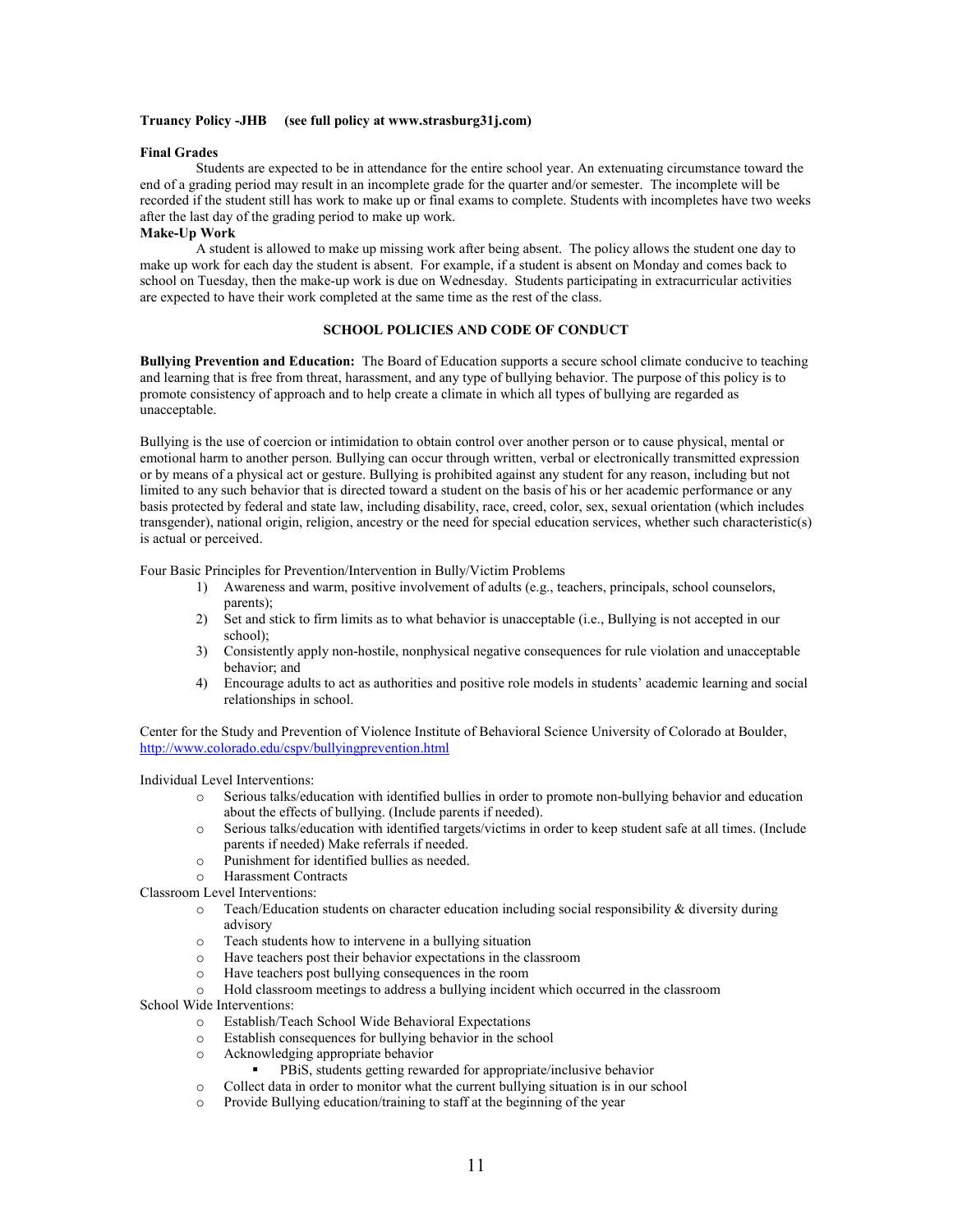Provided by counselor prior to school starting

Character Education for Bullying Prevention may include:

What is Bullying? Bullying vs. Normal Conflict How big of a problem is bullying? The Bystander Effect The Bullying Circle Reporting Bullying Diversity within a School Accepting School Climate Cyber bullying, S.P.I.R.I.T. Conflict management Coping skills Stress Self-esteem **Stereotypes** 

#### **Drugs and Alcohol**

As outlined in state law (Section 22-33-106), expulsion is mandatory for students who sell, distribute, give, or exchange drugs or illegal controlled substances on school property.

Middle School students who consume or are determined to be under the influence of drugs or alcohol will be subject to disciplinary action that will result in one or more of the following: a disciplinary referral, out of school suspension, expulsion, notification of the police, and or other legal action.

If it is determined by administration a student involved in an extra-curricular activity has used, possessed, or distributed alcohol or any illegal drug on or off campus during the school year, the student will be removed from the extra-curricular activity for the remainder of the season. This penalty may also apply to students who are present when others use, possess, or distribute alcohol or any illegal drug. **JICH - Drug and Alcohol Use Policy (Please see full policies online at www.strasburg31j.com)**

#### **Tobacco Free Schools Policy -ADC**

**(Please see full policies online at www.strasburg31j.com)**

#### **Nondiscrimination on the Basis of Ethnicity and Race**

Learning and working environment free from ethnic harassment and intimidation shall be available to all staff members and students regardless of race, color, ancestry, religion, or national origin, or disability.

It shall be a violation of Board policy as well as federal and state law for any staff member or student to harass, discriminate against, or intimidate any other staff member or student because of that person's race, color, religion, ancestry, or national origin, or disability. AC-E complaint process available online at www.strasburg31j.com

#### **Student Organizations Policy- JJA**

#### **Unsanctioned Clubs or Cliques**

The Strasburg School District Board of Education desires to keep district schools and students free from the threats or harmful influence of any groups which advocate drug use, violence, or disruptive behavior. Continual, visible supervision of school premises shall be maintained to deter group intimidation of students and confrontation between members of cliques.

#### **Secret Societies/Gang Activities Policy- JICF (full policy available at strasburg31j.com)**

#### **Student Distribution of Non-curricular Materials**

To understand constitutional values such as the right to free speech, students must not only study such principles but also have an opportunity to put them into practice. However, there are limitations on the right of student speech in the school setting that have been upheld by the courts because of the unique nature of the school community.

It is the goal of this policy to strike a necessary balance between a students' right of free speech and the school's responsibility to maintain an orderly and safe school environment which respects the rights of all students on school grounds and during school-sponsored events.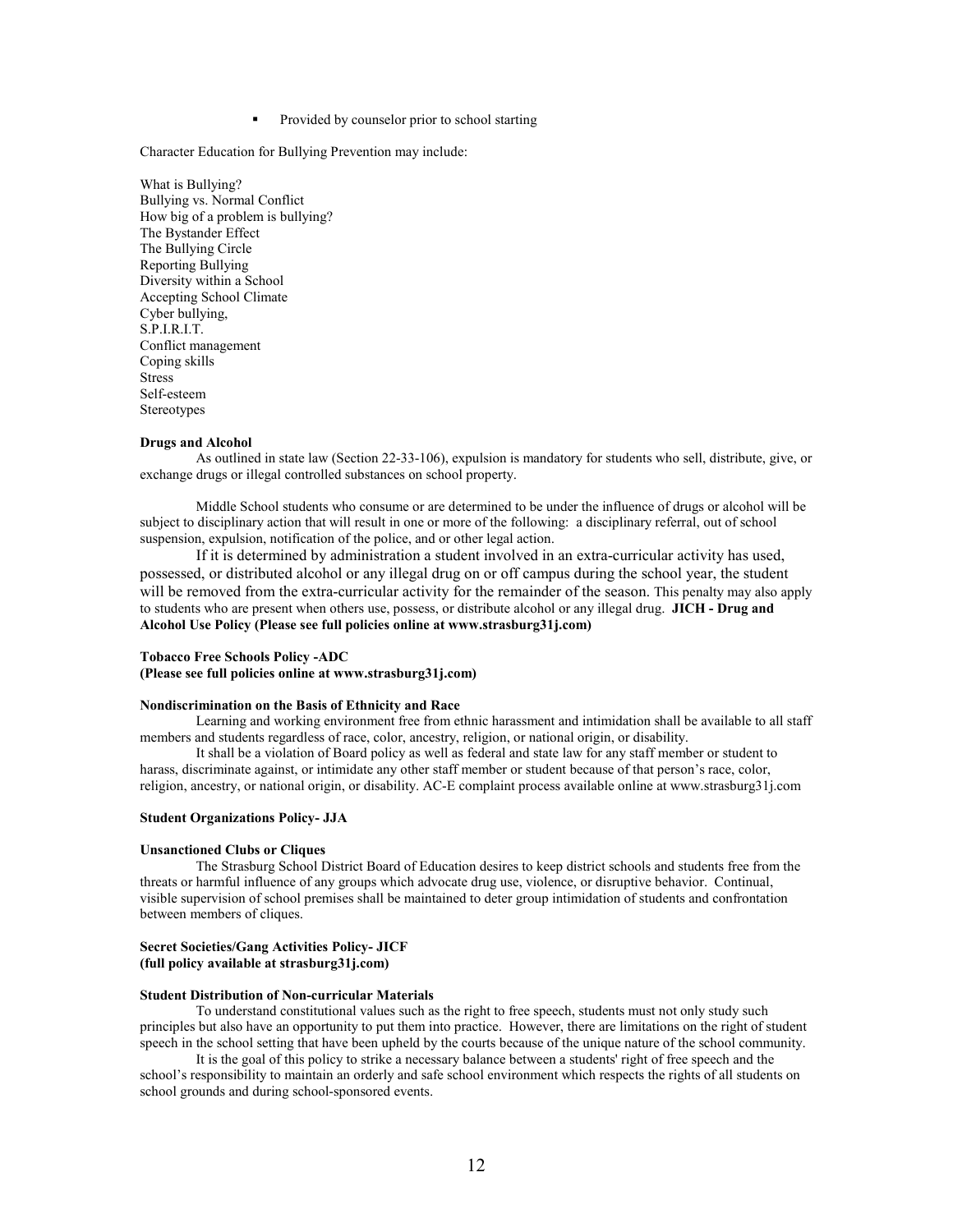Students shall be allowed to distribute non-curricular written materials on school property subject to restrictions on time, place and manner of distribution set out in the accompanying regulation and the prohibitions set out below and in state law.

Any material in any media containing expression which is obscene, libelous, slanderous or defamatory shall be prohibited. Students shall not distribute any material which advocates commission of unlawful acts or violation of Board or District policy and/or regulations, violates another person's right to privacy, causes a material and substantial disruption of the orderly operation of the school, or threatens violence to property or persons.

Students who distribute materials in violation of this policy and/or materials that cause a material and substantial disruption, damage to a person or property, or threatens violence to property or persons in the judgment of school officials, shall be subject to appropriate disciplinary action.

School equipment and supplies shall not be used for publication of such materials unless authorized as a school-sponsored activity.

#### **Student Publications Policy – JICEA and JICEA-R**

The Board encourages students to express their views in school-sponsored publications while observing rules for responsible journalism and complying with this policy and state and federal law. To protect the rights of all members of the school community and to support the district's educational mission and purposes, students are prohibited from publishing expression which:

- **is false or obscene;**
- is libelous, slanderous or defamatory under state law;
- presents a clear and present danger of the commission of unlawful acts, violation of school rules or material and substantial disruption of the orderly operation of the school;
- violates the privacy rights of others; or
- threatens violence to property or persons.

Student editors of school-sponsored publications shall be responsible for determining the news, opinion and advertising content of their publications subject to the limitations of this policy, its accompanying regulation and applicable state and federal law. The publications advisor within each school shall be responsible for supervising the production of school-sponsored publications and for teaching and encouraging free and responsible expression and professional standards of journalism.

The publications advisor has authority to establish or limit writing assignments for students working with publications and to otherwise direct and control the learning experience that publications are intended to provide when participation in a school-sponsored publication is part of a school class or activity for which grades or school credits are given.

#### **Electronic Ethics/Plagiarism/Cheating**

Because electronic information is so volatile and easily reproduced, respect for the work and personal expression of others is especially important in computer environments. Students are responsible for all material they type, download, or share through any technology via internet, cell phone, e-mail, webpage, or social networking site. If it pertains to our school, other students, or school personnel. Any student who threatens, intimidates, bullies, spreads damaging rumors, or libels any student or staff member is subject to disciplinary action and possible referral to the Sheriff's Department.

In addition students are NOT permitted to:

- o Send or display offensive messages or pictures
- o Use obscene language
- o Damage computers, computer systems or computer networks
- o Use another's password
- $\circ$  Intentionally waste limited resources (i.e paper)<br> $\circ$  Employ the network for commercial purposes
- o Employ the network for commercial purposes
- $\circ$  Have food or drink in the computer lab or library lab  $\circ$  Access social networking sites
- Access social networking sites

Violation of authorial integrity, including plagiarism, cheating, invasion of privacy, unauthorized access, and copyright violation are grounds for disciplinary and/or legal action.

**1st offense:** Redo for 50% credit and limited use of school computers (if electronic).

**2nd offense:** 0% credit and limited use of school computers (if electronic).

**3rd offense**: 0% credit and banned use of school computers (if electronic).

**All students are required to sign a Computer Ethics contract prior to using computers at HMS.**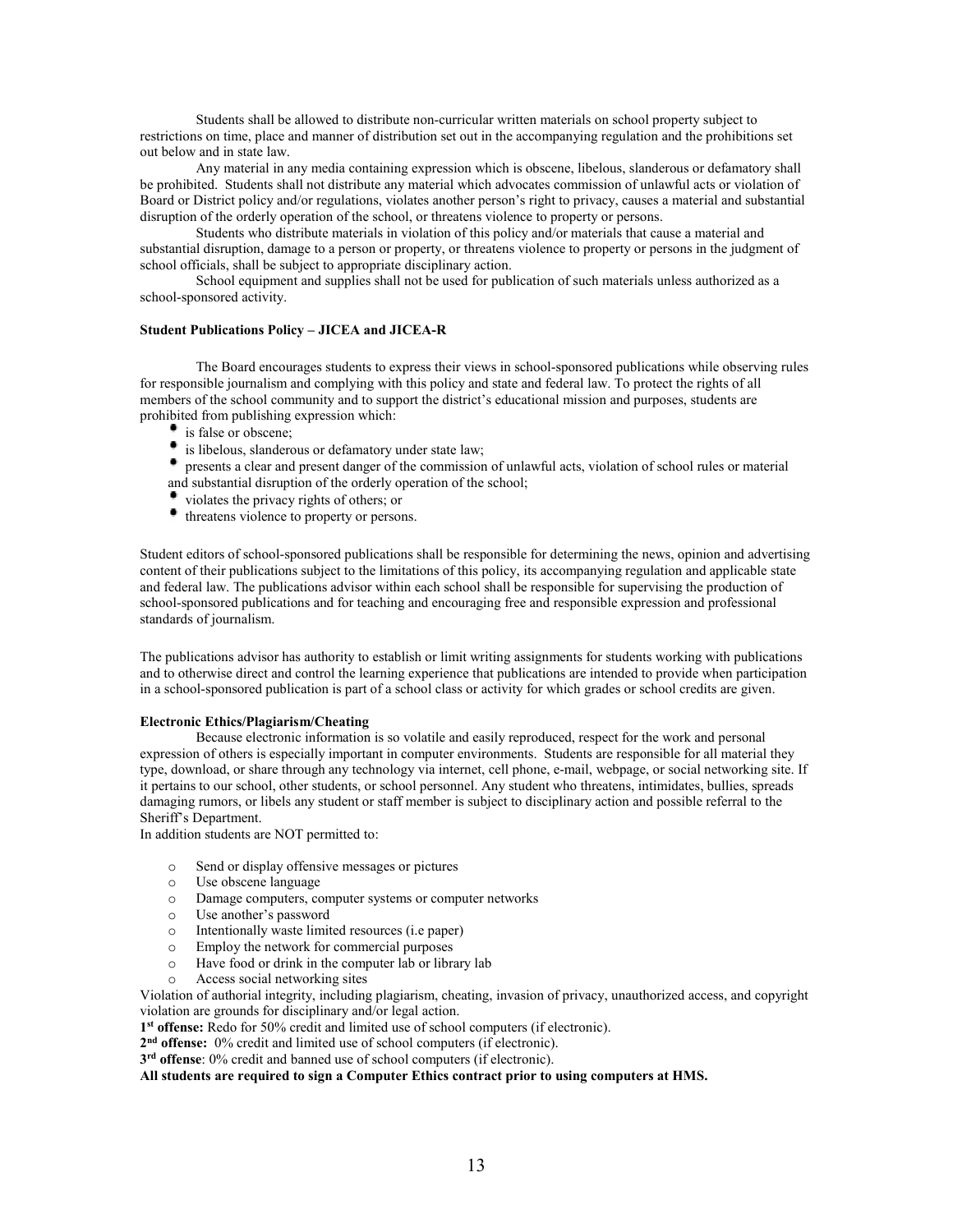#### **Electronic Items**

Electronic devices are to be turned off and stored in student lockers from 7:45am -3:10pm . Electronic devices may be used for instructional purposes with teacher permission and in accordance with district, school, and classroom policies and procedures. Misuse of electronic devices (including taking pictures and videos) may result in possible lunch, before or after school detention.

#### **Passes**

A pass is required for a student to leave the classroom at any time other than during passing periods. Obtain a pass from the teacher to leave class. Passes must be written with the date and time leaving and the date and time returning. When a student is called to the office, a written pass is not needed.

#### **Public Display of Affection (P.D.A.)**

The display of public affection (PDA) is not allowed during school hours, or at school sponsored activities. Continued violation of this will result in possible lunch, before or after school detention.

#### **Health and Family Life/Sex Education** Policy IHAM-R (Please see the full policy at www.strasburg31j.com)

#### **Dress Code**

Students, parents, and staff must work together to provide the best educational setting possible. We take pride in our school and in the students and staff who work here. We believe the way we dress has an effect on behavior, learning, and the reputation of our school. Our dress code is designed to help students do the best possible job in the classroom.

- o Shoes must be worn at all times.
- o Sexually suggestive attire is not allowed.
- o Head coverings and sunglasses are not allowed.
- o Shorts and skirts cannot be shorter than five inches from the top of the knee cap.
- o Clothing promoting drugs, gangs, alcohol, or tobacco products is prohibited.
- o Halter tops, Spaghetti straps, strapless tops, bare midriff, showing of cleavage, or see-through blouses are not acceptable.
- o No shoes with wheels.
- o No chains (wallet chains, or chains attached to clothing)
- o No clothing that exposes traditionally private parts of the body including but not limited to the chest, stomach, buttocks, and back.
- o Pants must fit at an appropriate place on the waistline. Sagging is not allowed.
- o Clothing that is excessively worn or torn is not acceptable.
- o Pajamas and slippers are not considered acceptable school attire,
- o No visible underwear allowed.
- o If you are dressed inappropriately, you will be referred to an administrator and be required to change.

#### **Lockers**

The school provides you with a locker for storage of coats, books, and supplies. Lockers will be assigned at orientation. The physical education department will issue gym lockers and locks.

- 1. KEEP YOUR COMBINATION SECRET! Do not give your combination to anyone.
- 2. DO NOT EXCHANGE LOCKERS.
- 3. Do not keep valuables in your lockers. The school is not responsible for lost or stolen property.
- 4. Students are allowed to go to lockers before and after school and between classes. Hall passes are required during class periods.
- 5. Any locker decoration must be of temporary nature only and be in good taste. Magnets only please.
- 6. Items may be removed at the discretion of the administration. Lockers and desks are the property of Hemphill Middle School and are subject to search by school officials without notice.
- 7. Damage to lockers incurred by the student will be paid for by the student.
- 8. Writing on or in the lockers is prohibited.

#### **Student Interrogations, Searches, and Arrests**

The Strasburg School District Board of Education seeks to maintain a climate in the schools which is conducive to learning and protective of the safety and welfare of staff and students. To achieve this goal, it may be necessary for school personnel to search the person and/or the personal property of the student and to seize any property deemed injurious or detrimental to the safety and welfare of students and staff. Parents will be notified in the event that their student is searched. Strip searches are not allowed in Hemphill Middle School.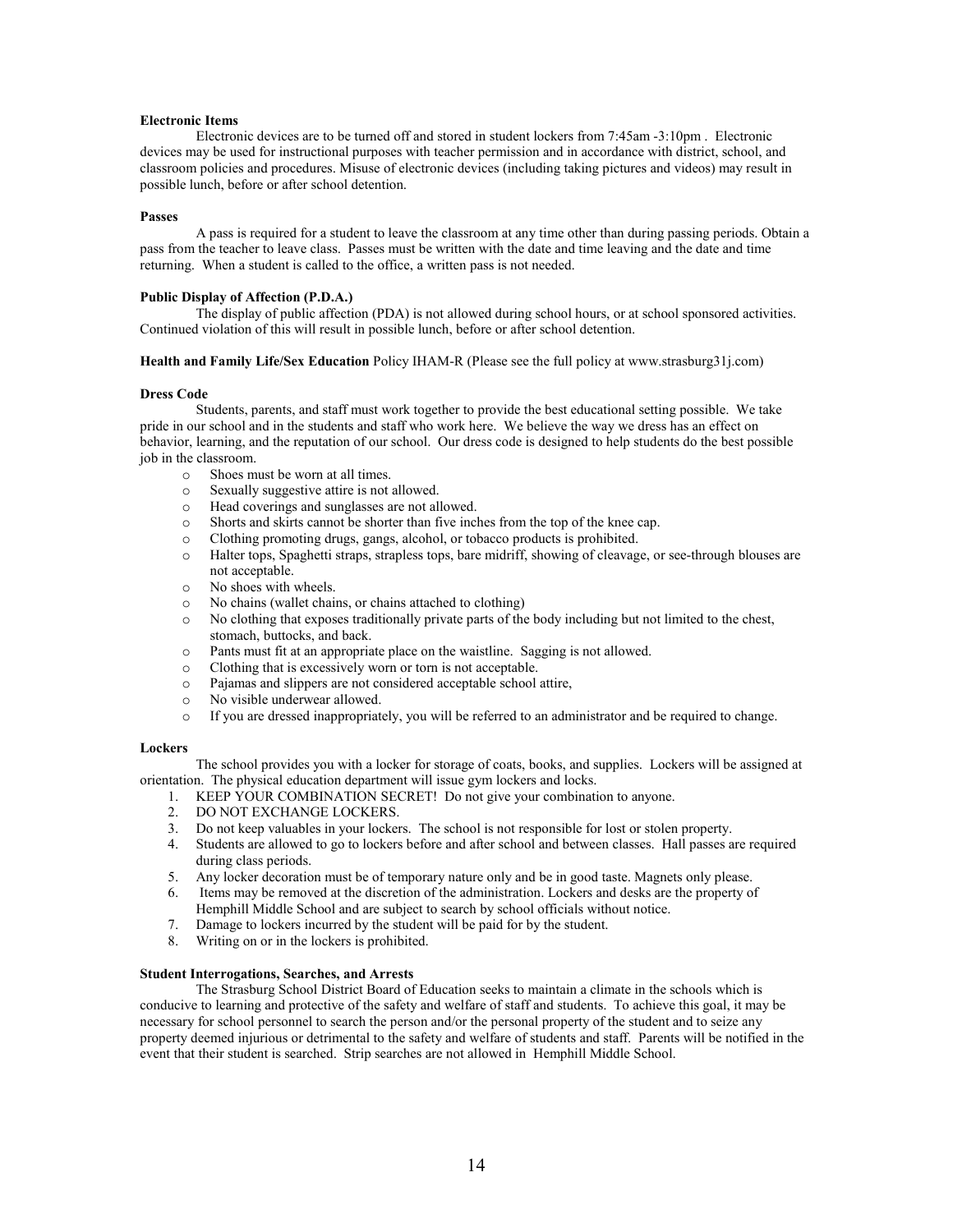#### **Student Concerns, Complaints, and Grievances**

Hemphill Middle School, the Board of Education, Administration, and Staff shall honor students' rights of inquiry, and rights to express matters of concern through existing processes of communication which do not infringe upon the rights of others.

Therefore, students shall have adequate opportunity to communicate matters of concern to the faculty and administration, and shall have ample opportunity to discuss these matters with the appropriate person.

#### **GUIDELINES FOR A SAFE LEARNING ENVIRONMENT Code of Conduct Policy JICDA and Student Conduct Policy JIC**

In order to ensure a physically and emotionally safe learning environment for all students, unacceptable behavior (as described in the following) shall be subject to disciplinary action if such behavior occurs while the student is in school, on school grounds, at school sanctioned activities, or when students are being transported in school vehicles, or waiting at bus stops. Disciplinary consequences (which may result in a written disciplinary office referral and/or procedural violation referral) for the following behaviors may include detention, in-school suspension, out-ofschool suspension, expulsion, notification of police, or other legal action.

- 
- $\circ$  Disruption of the classroom or the educational program of school.<br> $\circ$  Any form of violence, obscenity, and vulgarities, which intend to be Any form of violence, obscenity, and vulgarities, which intend to be detrimental to the rights, health, safety, or welfare of others.
- o Those actions which are disrespectful or insubordinate to the teachers or other school personnel, or those actions which cause or encourage bodily injury to those same persons.
- o Student's possession, use, or sale of alcohol, marijuana, or other controlled substances.
- Smoking, chewing, or possession of tobacco,
- o Actions including vandalism which damages or destroys, the district's property or property of others, including theft.
- o Excessive absences, unexcused absences, truancy, or unexcused tardies.
- Fighting.
- o Possession or use of a deadly weapon/firearm or facsimile **Weapons in School Policy JICI (Please see complete policy at www.strasburg31j.com)**
- o Any form of verbal, physical harassment, or sexual harassment of students at school, on school grounds, on the way to and from school (if reported, school officials will investigate), at school-sanctioned activities, or upon joining a school-sponsored activity.
- o No form of panhandling/extortion will be allowed on school property. Students are not allowed to buy or sell anything on school property that is not sponsored by a school activity or club.
- o Illegal use of computers. Pirated disks and/or copying disks without supervision is unacceptable.
- o Plagiarism, forgery, or cheating (including through the use of electronic devices).

#### **Sexual Harassment and EEO Policies JB, JBB (Please see complete policy at www.strasburg31j.com)**

#### **Before or After School Detention**

Before or after school detention for disciplinary referrals will be assigned by an administrator or teacher. Administration or teacher will communicate times and dates to parents and students with at least 24 hours notice. Students are expected to bring materials with them (homework, textbooks, or library books) and to use the time in a quiet, productive manner. Students are not allowed to bring Ipods, cell phones, or food or drink to detention. Bottled water is allowed. Repeated failure to attend detention may result in in-school suspension or out of school suspension.

#### **Teacher Assigned Detentions**

Teachers may also assign and supervise detention before or after school or during their lunch period. Parents will be given a minimum of one day's notice as to when their child will be serving detention if detention is served before or after school.

#### **Lunch Detention**

Lunch detention can be assigned for rules violations. Lunch detention can be assigned in addition to before or after school detention.

#### **In-School Suspension/Out of School Suspension**

Violation of school rules may lead to In-School Suspension, or Out-of-School Suspension. In-School Suspension removes the student from the classroom. Students will be placed outside of the classroom in a designated area in the school. Out-Of-School Suspension temporarily removes from a student the privilege of attending school and school activities until a conference with the parents to consider reinstatement is held. Temporary suspensions are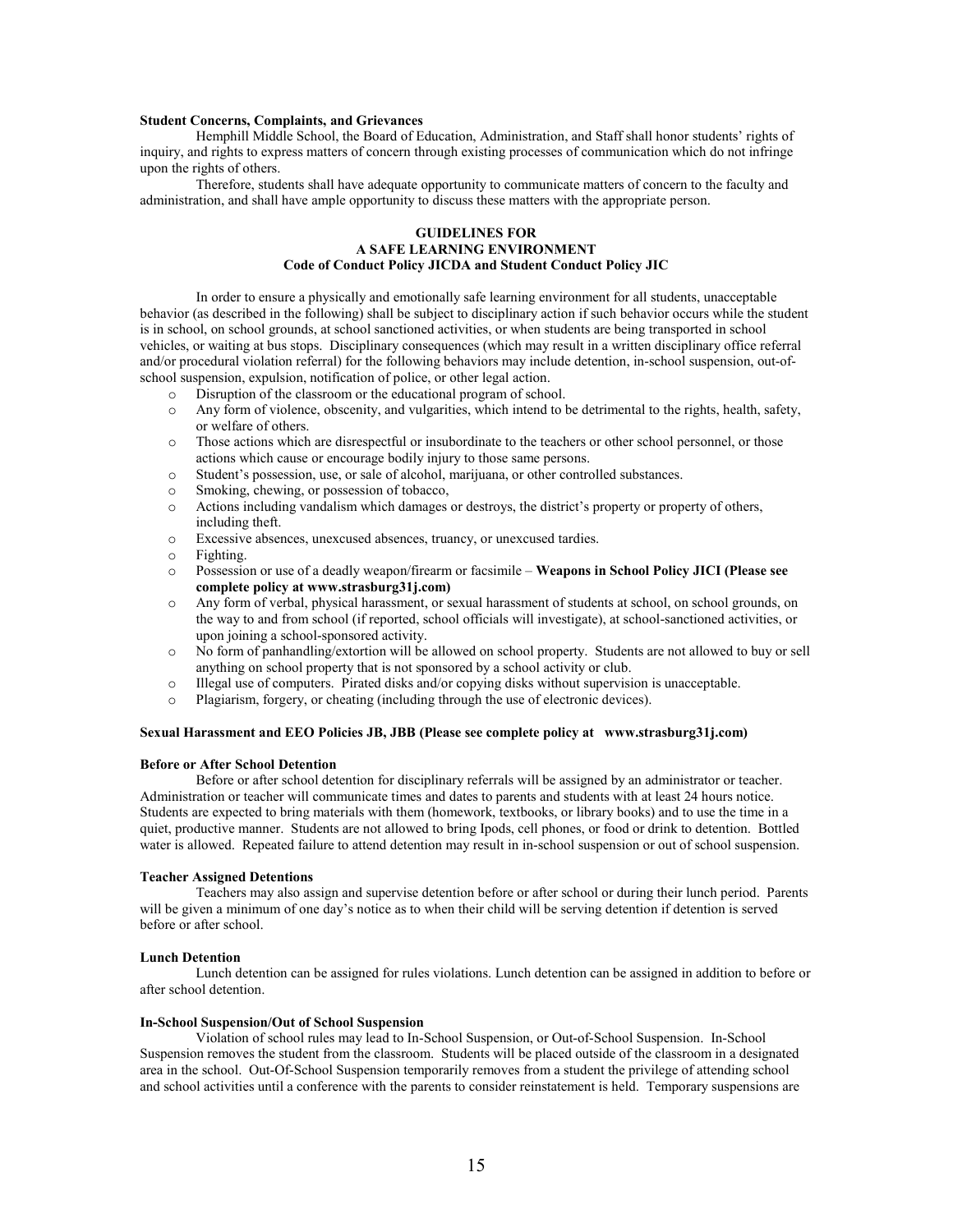assigned by an administrator and may be imposed for up to five school days. Work turned in will follow late work policy.

#### **Complete discipline policies JKBA, JKA-R, and JK-R at www.strasburg31j.com**

#### **Expulsion Prevention**

It is the belief of the Board that available interventions and prevention services should be explored to help students who are at risk of expulsion before expulsion becomes a necessary consequence. The principal of each school shall work with the professional staff to identify students who are at risk of suspension or expulsion. Among those students who may be at risk are those who are truant, who have been or are likely to be declared habitually truant, or who are likely to be declared habitually disruptive.

The district, working with the student's parent/guardian, shall provide students who are identified as at risk of suspension or expulsion with a plan to provide necessary support services to help them avoid expulsion. Services may include:

1. educational services (tutoring, alternative educational programs or career and technical education programs that provide instruction in the academic areas of reading, writing, mathematics, science and social studies)

- 2. counseling services
- 3. drug or alcohol addiction treatment programs, and/or
- 4. family preservation services.

In some cases, a remedial discipline plan may be the means by which various intervention and prevention services are identified and made available to a student. Support services may be provided through agreements with appropriate local governmental agencies, appropriate state agencies, community-based organizations and institutions of higher education.

The failure of the school district to identify a student for participation in an expulsion prevention program or the failure of such program to remediate a student's behavior shall not be grounds to prevent school personnel from proceeding with appropriate disciplinary measures including but not limited to suspension and/or expulsion.

#### **Expulsion**

When suspension or other measures have failed to correct a disciplinary problem, the principal may recommend to the superintendent and school board that a student be expelled. When a case is submitted to the Board for consideration for expulsion, student and parents are assured procedural due process set forth in the Colorado State Statues. Accordance to Colorado Revised Statues 22-33-106(1)(a-e) and 3 (c,e, and f) and 22-12-105(3), the following shall be grounds for suspension, expulsion or denial admission from a public school.

- 1. Continued willful disobedience or open and persistent defiance of proper authority.
- 2. Willful destruction or defacing of school property.
- 3. Behavior on or off school property which is detrimental to the welfare or safety of other pupils or of school personnel including behavior which creates a threat of physical harm to the child or to other children.
- 4. Repeated interference with a school's ability to provide educational opportunities to other students.
- 5. Making a false accusation of criminal activity against a district employee to law enforcement or to the district.
- 6. Having been expelled from any school district during the preceding twelve months that is detrimental to the welfare or safety of other pupils or of school personnel
- 7. Behavior in another school district during the preceding twelve months that is detrimental to the welfare or safety of other pupils or of school personnel.
- 8. Serious violations in a school building or in or on school property for which suspension or expulsion shall be mandatory. Expulsion shall be mandatory for:
	- a. The sale of a drug or controlled substance.

b. The carrying, bringing, using or possessing a dangerous weapon without the authorization of the school or school district, except that if a student discovers that he or she has carried, brought or is in possession of a dangerous weapon and the student notifies a teacher, administrator or other authorized person in the school district, and as soon as possible delivers that dangerous weapon to that person, expulsion shall not be mandatory. Nothing in this subparagraph (b) shall be construed as prohibiting a school district from expelling a student under the circumstances specified in this subparagraph (b) if such expulsion would be in accordance with the school districts discipline code.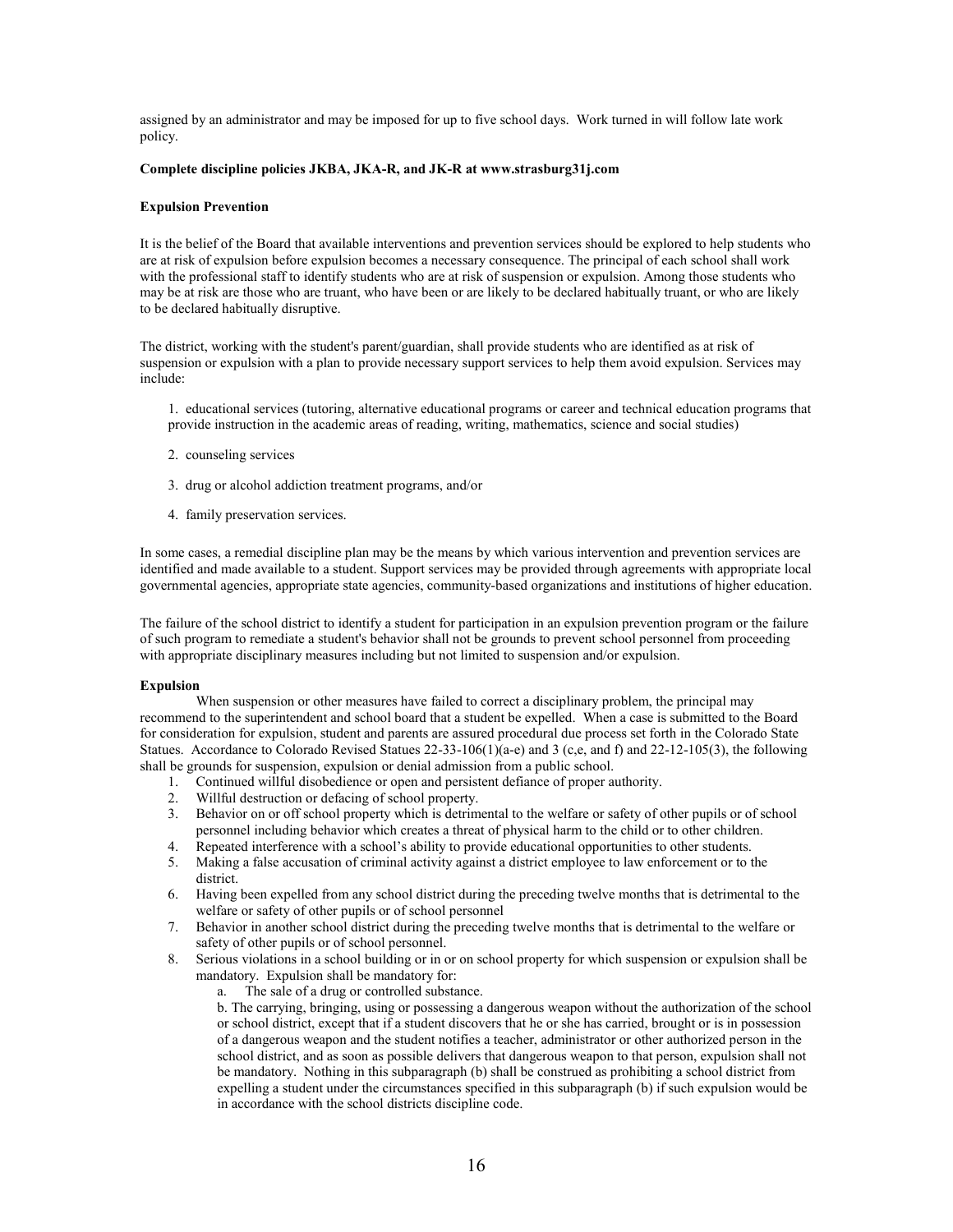As used in this paragraph "DANGEROUS WEAPON" means: (22-33-102)

- a. firearm, as defined in section  $(18-1-901)$   $(3)$   $(h)$ , C.R.S.;
- b. any pellet or BB gun or other device, whether operational or not, designed to propel projectiles by spring action or compressed air:
- c. a fixed blade knife with a blade that exceeds three inches long.
- d. A spring loaded knife or pocket knife with a blade exceeding three and one half inches in length.
- e. any object, device, instrument, material, or substances whether inanimate, used or intended to be used to inflict death or serious bodily injury.
- f. Failure to comply with provisions of part 9, Article 4, Title 15, C.R.S. (immunization requirements). Any suspension, expulsion, or denial for admission for such failure to comply shall not be recorded as a disciplinary action but may be recorded with the student's immunization record with an appropriate explanation.
- g. Declaration as a habitually disruptive student for which expulsion shall be mandatory

#### **Discipline of Students with Disabilities Policy JK (please see complete policy a[t www.strasburg31j.com\)](http://www.strasburg31j.com/)**

#### **Screening/Testing of Students Policy JLDAC (please see complete policy at www.strasburg31j.com)**

#### **Health Guidelines**

Colorado law requires that all students attending Colorado schools must have on file at their school a record of their immunizations. The immunizations must be current. If a student's immunization record is not filed with the office, they can be withheld from attending school until records are filed. However, parents who wish to exempt their child from immunizations should contact the school nurse.

In the event of a medical emergency, parental instructions are indicated on the emergency card regarding doctors and hospitals to contact, as well as person to call in the event the parent cannot be reached, will be followed. If the emergency card is not turned in or no one on the emergency card can be contacted, we will call the paramedics. In the event of a major medical emergency, the school will call 911 immediately and then contact the parents. They will make all decisions regarding treatment, destination, and hospital. It is very important, therefore, to turn in complete Strasburg School Data Verification Form that has correct telephone numbers and contact information.

**\*\*State law prohibits school staff from dispensing any medication that is not provided by the parent**  with written doctor's permission and parent permission. This includes over-the-counter drugs such as acetaminophen, or ibuprofen. If it is necessary for a student to take a prescription medication during the school day, the office must have the original container with pharmacy label. This must be accompanied by a physician's written instructions including name of student and drug, dosage, time to be taken, and parent signature. Forms are available at the office.

#### **Immunization of students- JLCB**

#### **Administering meds to students-JLCD**

#### **Students with food allergies-JLCDA**

#### **(Please see complete policies online at www.strasburg31j.com)**

#### **Drills/Safety Procedures/Controlled Release**

Just like our students practice the many new skills that they learn throughout the year, we also like to have them practice fire drills, tornado drills and lockdown drills. Typically one of these occur each month and in the unlikely event that one of these actually occur, our students will be prepared. With that in mind, it is also important for our parents to be aware of the process we would like you to follow if we had to have a controlled release of our students. A controlled release is the release of a student to their parent/guardian in the event of an evacuation either from the individual school or an alternate location. As an added safety measure, you may also notice that picture ID is required to pick up your student. While we live in a small community, the safety of your child is important and the person or person(s) releasing your child may not know you personally. We appreciate your cooperation with this process.

- 1. Students will proceed to the designated evacuation sight
- 2. School will notify parents/guardians
- 3. Picture ID will be required of the parent/guardian, emergency contact listed in PowerSchool or adult designated by parent/guardian picking up their student
- 4. The student will be brought to the parent/guardian
- 5. Parent/Guardian will sign form
- 6. School then releases the student to the parent/guardian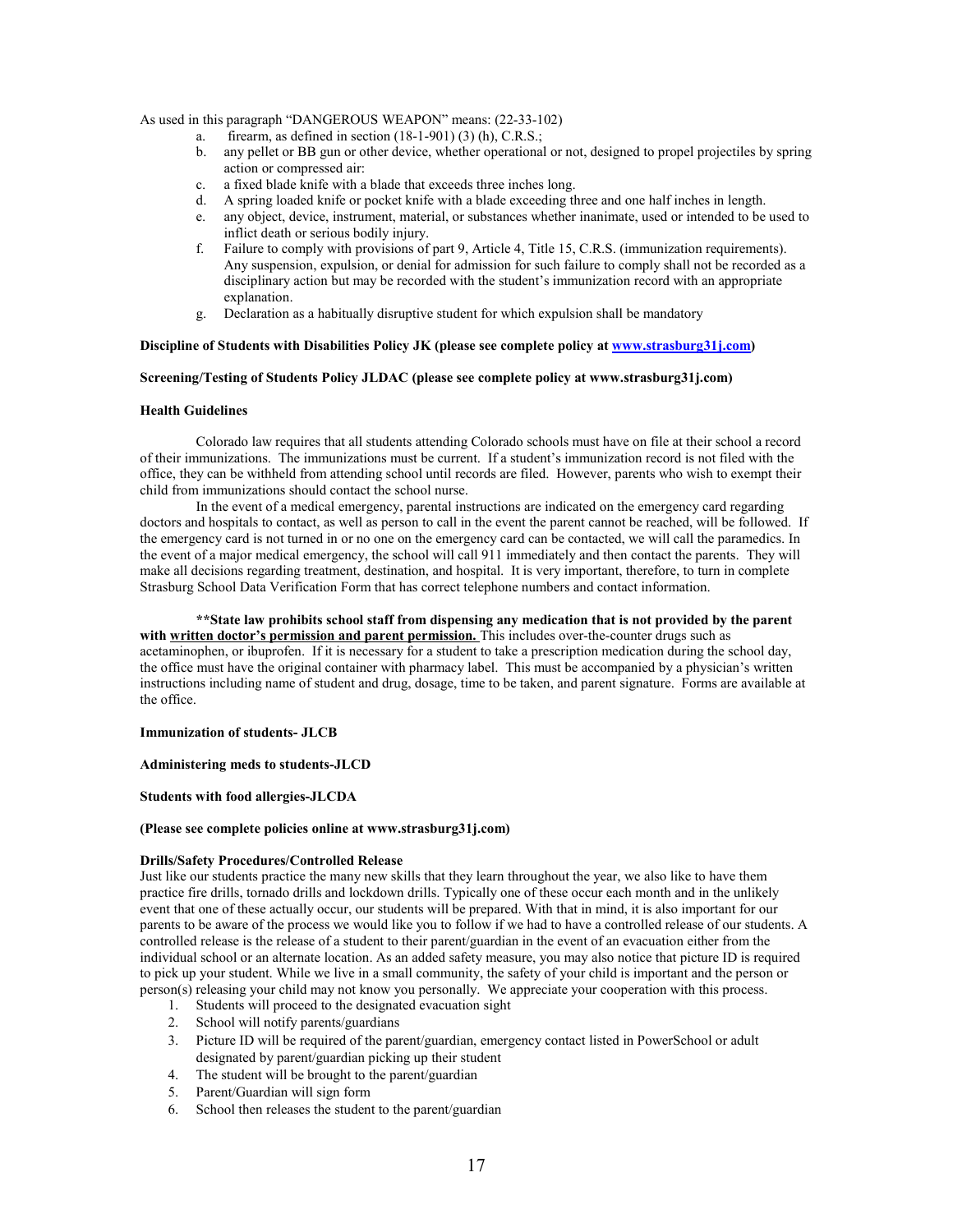#### **WE FEEL THE SPIRIT**

Hemphill Middle School Song By Kurt Elliott 07

We feel the spirit, We have the pride, Indians standing side by side. We work together for our success, We have integrity we'll give you nothing less. Respect, inspire, our teamwork is grand, Reach for your classmates and give them a hand, We feel the spirit, we must confess, We are the Indians of HMS

#### **HEMPHILL MIDDLE SCHOOL ATHLETICS/ACTIVITIES POLICIES**

#### **Mascot: Indians Colors: Red/Black**

The athletic program consists of 5 sports. (Football, Volleyball, Basketball, Wrestling, and Track) At the middle school level, there is a "no-cut" policy, which means that every participant who tries hard to improve, attends practice regularly, and contributes to a good team spirit will play.

To participate on any athletic team, a student must get A MEDICAL EMERGENCY CARD, HAVE A CURRENT PHYSICAL, AND PARENT PERMISSION FORM FROM THE MAIN OFFICE. They must purchase insurance, or state that they have medical coverage. This must be done before the beginning of the season. The information forms pertaining to each sport are available online, at the front office, or from the coach.

#### **Fee Schedule**

The fee schedule for the middle school athletic program: \$50.00 for each sport.

#### **Dances**

Periodically throughout the school year HMS Student Council will sponsor school dances. Dance guidelines include HMS students only, once a student exits the building they may not return to the dance, and all other school policies and expectations must be followed.

#### **Eligibility**

Any student who participates in school-sponsored extra-curricular activities is subject to eligibility requirements. A student is considered ineligible if he/she has two grades below a C at a given time. Ineligibility is reported as follows:

- o Eligibility lists come out every Wednesday morning. A warning week will be given for all students the first week of each quarter. After this week, a student will be ineligible if they have two grades or more below a C.
- o The student is not able to participate in, or attend any extra-curricular activities for the duration of that eligibility week.
- o Eligibility requirements apply to both athletic and non-athletic extra-curricular activities.
- o Students who are ineligible will be required to follow procedures set by administration when ineligible.

#### **DISTRICT POLICY**

The entire text of any school district policy and/or regulation is available on the district website [www.strasburg31j.com](http://www.strasburg31j.com/) under the Board of Education tab. Our handbook is also available on the district website under the school tab.